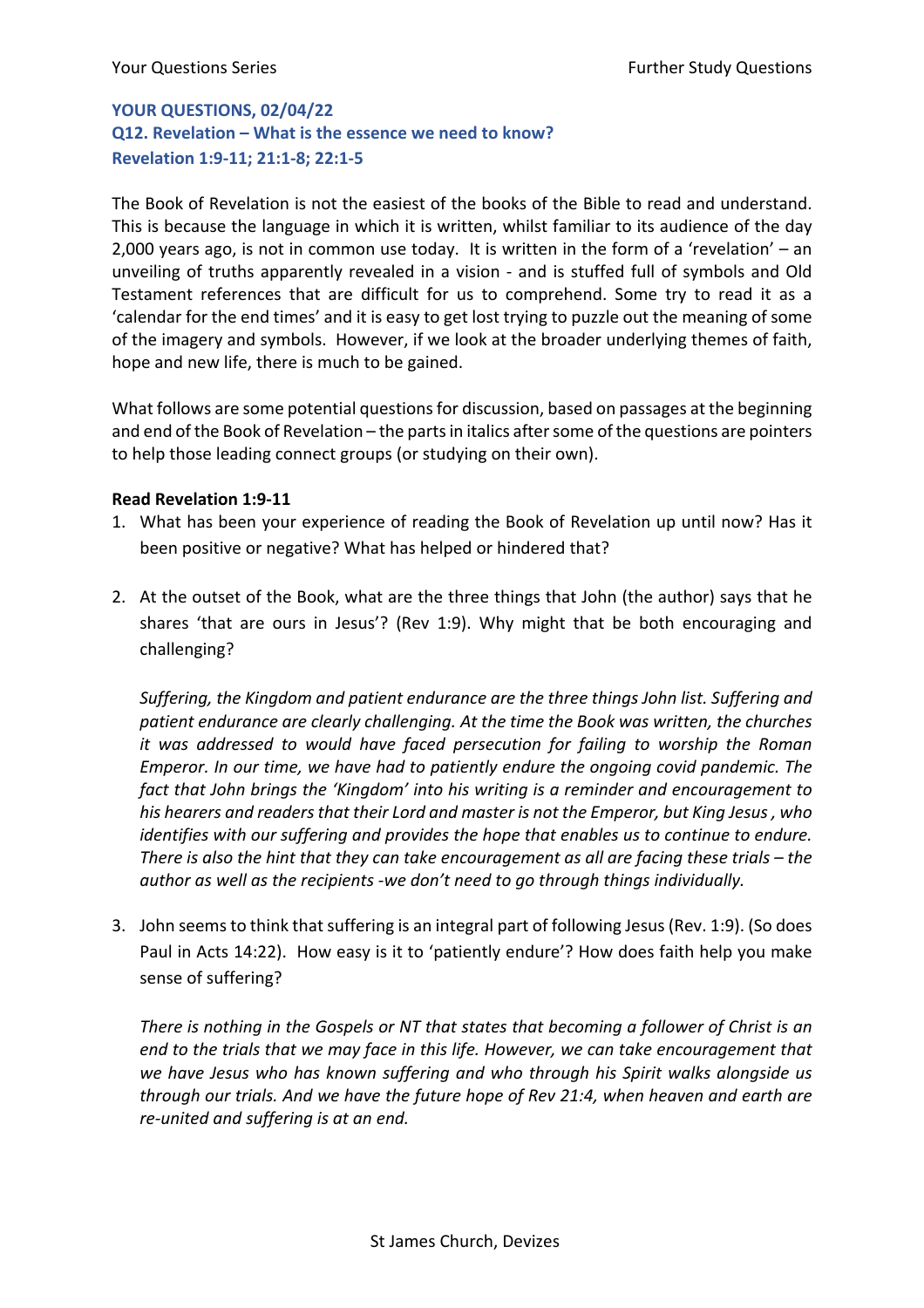4. The letter is addressed to 'the seven churches' (Rev 1:11). Why do you think it is important for followers of Jesus to meet together? Should it be both encouraging and challenging? Discuss your own experiences.

*The writer of Hebrews makes it clear in Hebrews 10:23-25 that we are called to be in community together ('Let us not give up meeting together'). Our faith is a communal one sharing our gifts and needs. Meeting together we can both encourage one another and 'spur each other on towards love and good deeds'.* 

#### **Now read Revelation 21:1-8; 22:1-5**

5. How do you imagine heaven? What images and ideas inform your imagination?

*Our images may be taken from medieval pictures, Victorian moral tales, or Hollywood movies, rather than being based on the Bible*.

6. Whilst 'heaven' is often described as 'somewhere up above us' what is the direction of travel of the Holy City, the New Jerusalem? (21:2). Do you see any similarities between Rev 21:3 and Genesis 3:8; and between Rev 22:1-2 and Genesis 1:8-10? Is the intimacy between humankind and God restored? If we are restored to a renewed and recreated earth, who has done the work for us?

*The Holy City descends to earth – God comes to dwell with us and his creation. We have come full circle from Genesis, where God was walking in the garden with humankind. The Tree of Life, first found in Eden in Genesis, is back in the new creation. (Don't worry about there being no coastline in the new earth – the reference in Revelation 21:1 to there being 'no sea' is due to the fact that at the time of writing the letter, his hearers would associate the sea as where evil and darkness lived – so the author is basically telling them that there will be no evil or darkness here). The crux is that God and man are re-united together on an earth set free from the suffering and troubles that affect us and creation in this present age. Whilst we can't easily imagine precisely how this will be or look like, note that there are no references here to us sitting on fluffy clouds plucking harps!*

*None of this is our doing – it is Jesus who has 'delivered us from evil' and restored the creation he was involved in at the beginning.* 

7. In last weeks' talk/question, we were encouraged to live in the present. How does this vision of the future set out in these closing verses of the Bible help us to do this?

*We have a future hope – what we see happening around us today is not how things will always be.* 

8. Even at the very end of the Bible, of this part of 'God's Story', we see invitations sent out: 'To him who is thirsty, I will give to drink' (21:6) and in Chapter 22, we see the Tree of Life bearing fruit and with its leaves 'for the healing of the nations'. How can we help carry the water, fruit and leaves to those who need it? What is the hope that we offer?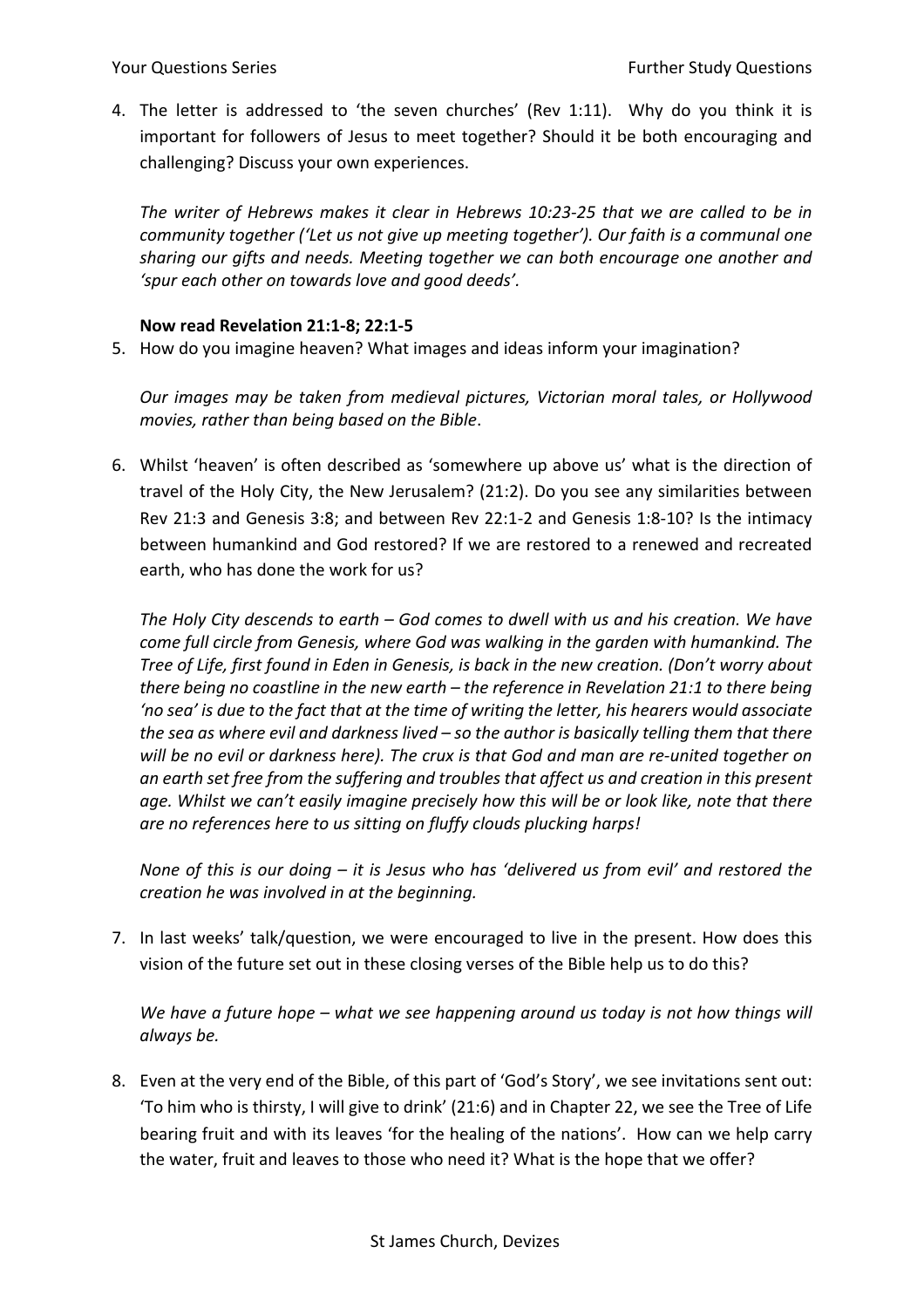9. What was the most significant insight/takeaway for you from the talk and study?

10. How has this series of 'Your Questions' helped you in life at home and/or work?

*For those who want to dig further into an exploration of Revelation, the six session Bible Study book 'Revelation – Faithfulness in Testing Times' written by Ian Paul and published by the London Institute of Contemporary Christianity is a good place to start (available to order through their web site at £4.99 - licc.org.uk*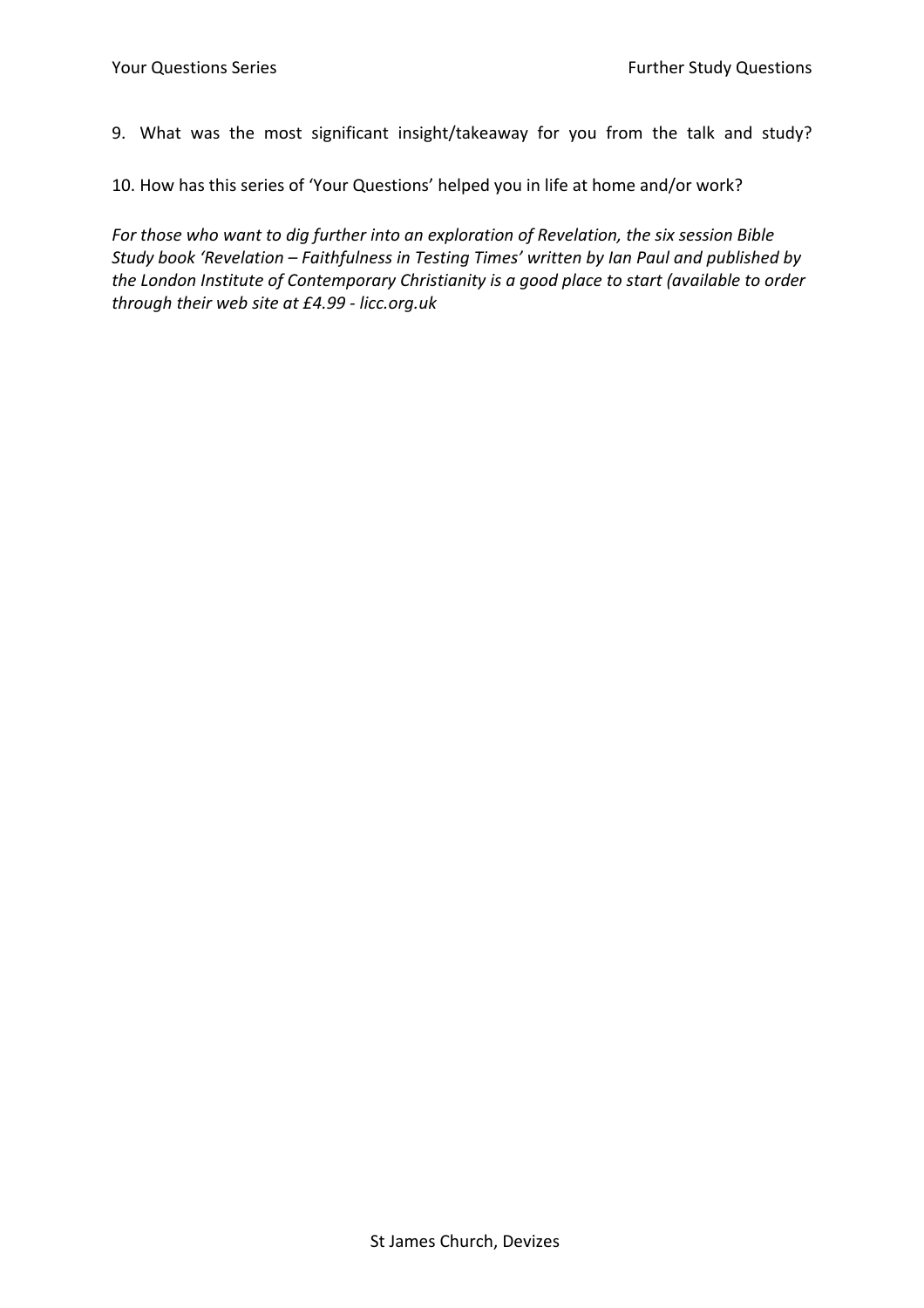## **YOUR QUESTIONS, 27/03/22 Q11. What does hell look like and who goes there? Psalm 115**

Before we get to the questions a reminder of the words of two outstanding theologians:

*Tom Wright, "The last thing I want is for anyone to suppose that I (or anyone else) know very much about all this"*

*Paula Gooder, "the answer to the question of what happens to our loved ones as they wait for resurrection is that we simply do not know – nor can we know this side of the grave". "All we can do is think and reflect on the traditions before us and the multiple images presented in the NT"*

The questions that follow do not seek to arrive at, 'an answer', but simply to provide a structure to our reflections and thoughts.

- 1. What are your thoughts regarding the relative important of the past, present, and future? What parts of Scripture do you know of that speak to each of these things?
- 2. The most common understanding of hell appears to be one involving fire, demons, torture chambers, chains, sharp tridents, hooved creatures, and torment.
	- a. Has this been your understanding? Where do you think this has come from?
- 3. Paula Gooder suggests that there are 5 strands that lead to this common image of hell. What do you think of these and their contributions to our image of hell?
	- a. Sheol Old Testament home of the dead (Psalm 88); place for all who died, both good and evil; an assumption developed in the New Testament that people would not remain in Sheol forever but would rise to either a new transformed life or be punished for their wrongdoing
	- b. Punishment for sins Related to the requirement for judgement and justice. Without these, we are left with "nothing being right or wrong" or that "God simply doesn't care either way" (Daniel 12:1-3, 13)
	- c. Gehenna most frequently used word for hell in New Testament (Matthew 10:28). Refers to a real and specific physical location.
	- d. Lake of fire four references in the book of revelation (Rev 19:20)
	- e. Medieval imagery often associated with fire, torment, and torture
- 4. Tom Wright suggests that there are three predominant understandings of hell. What do you think of each of these perspectives? What are their strengths and weakness?
	- a. Traditionalist view human beings will continue after death to be human and will be punished for an endless time
	- b. Universalist view It is a view which states that God will be merciful to all, that even after death God will offer all people the chance of repentance until all finally give in to his offer of love. That, if hell does exist, it will in the end be unpopulated
	- c. Conditionalist view immortality being conditional on relationship with God. Without that relationship human beings will simply cease to exist after death.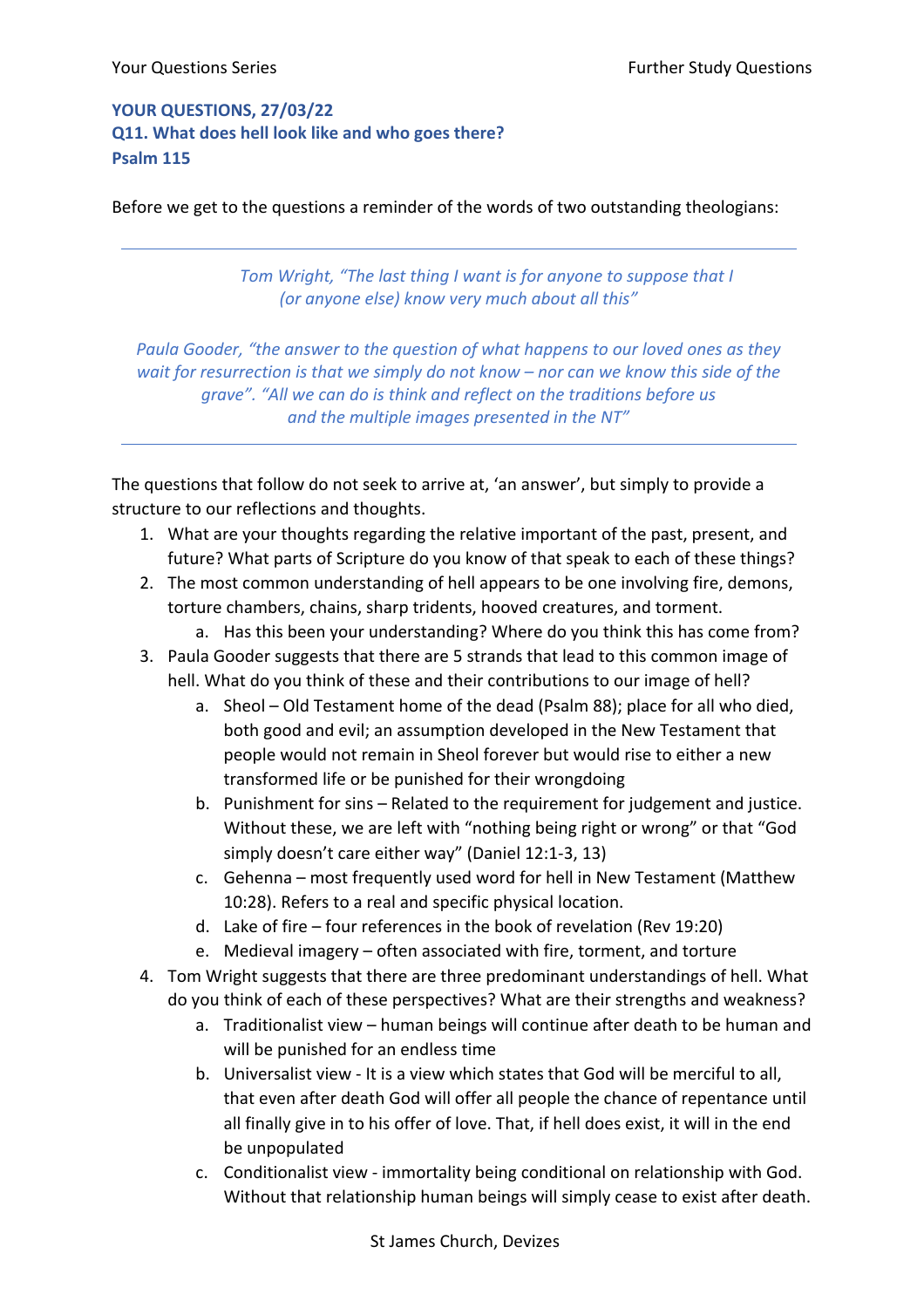5. Psalm 115, that Richard used to illustrate an alternative perspective states,

*Idols are silver and gold, the work of human hands. They have mouths, but do not speak; eyes, but do not see. They have ears, but do not hear; noses, but do not smell. They have hands, but do not feel; feet, but do not walk and they do not make a sound in their throat. Those who make them become like them, so do all who trust in them. Psalm 115 vv. 4-8*

- a. What do you think of the idea that those who make, or worship, idols become like them? (empty, hollow, nothingness-es)
- 6. Related to this idea, Tom Wright describes this understanding as,
	- a. When humans give their heartfelt allegiance and worship to something other than God, they progressively cease to reflect the image of God, that they were created to be, and become more like what they are worshipping. It is possible for humans to continue down this path, refusing all whisperings of good news, all glimmers of true light, all promptings to turn and go the other way that after death they become at last, by their own effective choice, beings that once were human but are now not, creatures of a form that have ceased to bear the divine image at all, ex-human nothingness-es. Not ceasing to exist but ceasing to exist as a human
	- b. What are your thoughts and reflections on this understanding?

After these reflections and thoughts on the question of hell, spend some time on the questions below:

- 1. At the end of Sunday's talk, Richard proposed that, "we should every day be asking, not, "where will I go when I die?", but rather, "In the here and now, this day, am I bringing parts of heaven or parts of hell to this world?"
	- a. Do you think it is possible to bring parts of heaven or hell to earth?
	- b. How might we ensure we bring heaven to earth rather than hell?
	- c. What is God's role in bringing heaven to earth and what is our role?
- 2. Psalm 115 describes in beautiful poetry and stark detail the reality of idols. What might be our (societies or our own) idols today that are not made of silver and gold, that fight for our allegiance and worship?
- 3. Psalm 115 encourages us to "Trust in the Lord", to "bless the Lord" how might we do this in the here and now in our words and deeds?

*The dead do not praise the Lord, nor do any who go down into silence. But we will bless the Lord from this time forth (present) and forevermore (future) Praise the Lord!*

## **Recommended Reading:**

Heaven (All, but specifically chapter 9), Paula Gooder Surprised by Hope (All, but specifically chapter 11), Tom Wright The Great Divorce, C.S. Lewis (a brilliant fictional story of a bus ride from hell to heaven)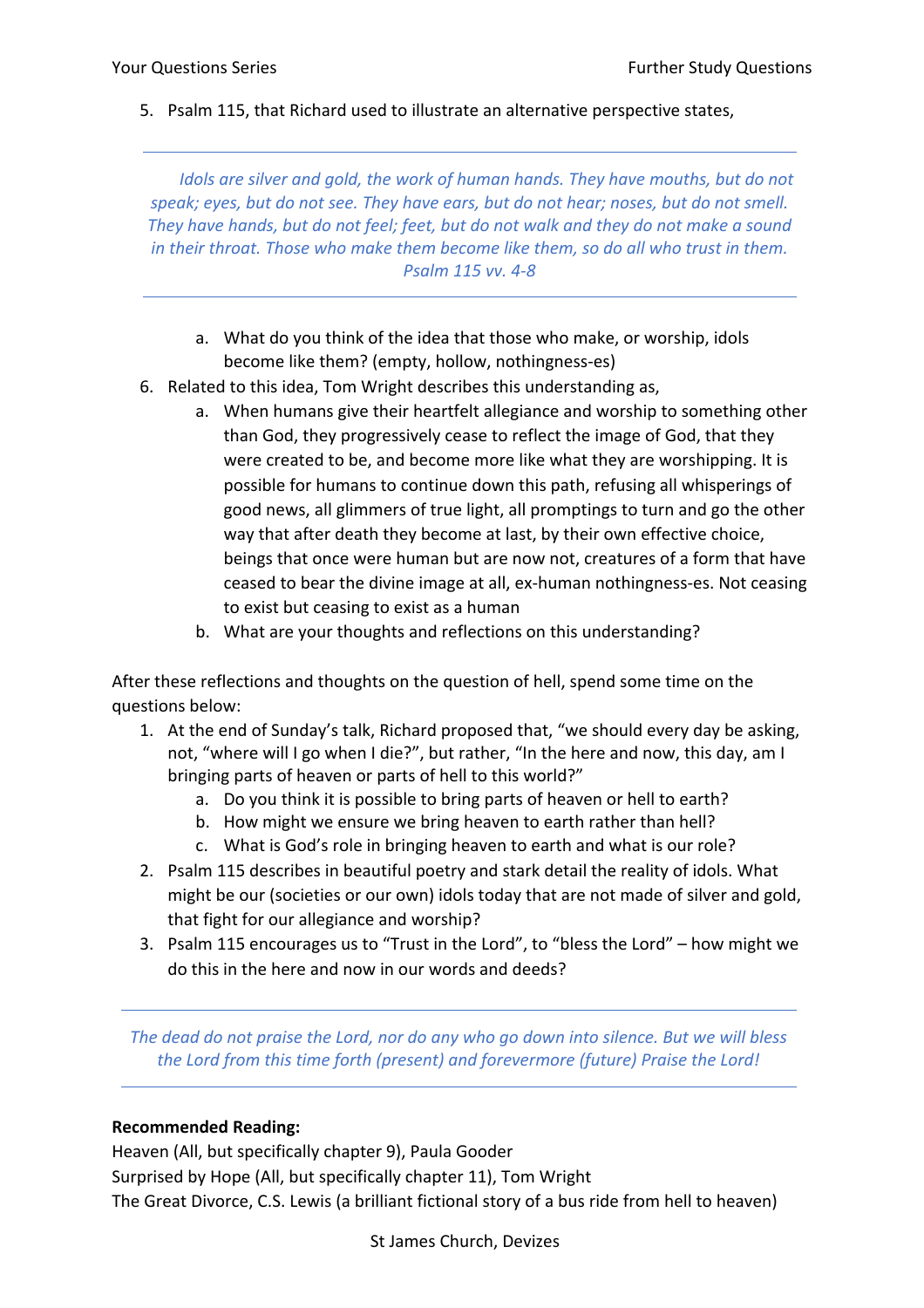## **YOUR QUESTIONS, 20/03/22 Q10. Do we pass on our faith to our children? 1 Timothy 4:12, Luke 2:41-51**

Rachel Turner video shown during Hannah Tarring's, here https://youtu.be/hlqwKFDVeKg

(CG leaders please be mindful of those who do not have children, or for whom their current relationship with their children, or their child's faith journey, could be a cause of upset. It is worth, as a church family, bring to mind our collective call to journey alongside the children in our St James church family.)

- 1. Where is the place you go, or what do you do, to connect with God? (Recall that Jesus as a child was found in his 'father's house')
- 2. As a child where was the place, or what did you do, that brought you close to God? Note the difference/similarity between your answers to Q1 and Q2
- 3. For your child[ren] (including your adult child[ren]) where do you think is the place they go, or the thing that they do, that connects them closest to God? (Is it church? Is it worth asking them where/what? They might surprise you!)
- 4. How does/doesn't St James see/treat children and young people as equal?
- 5. [From Rachel Turner] How can/do you be open and honest in front of our child[ren] about how we are journeying with God?
- 6. How do we (St James as a family as well as in your own family) encourage our children to journey on their own faith journey?
- 7. How do we (St James) enable children to contribute to the life of the church?
- 8. [For parents with adult children] how do we trust that God is [still] already discipling our children? What are the difficulties of trust God with the faith of our children?
- 9. What important thing has a child taught you about faith?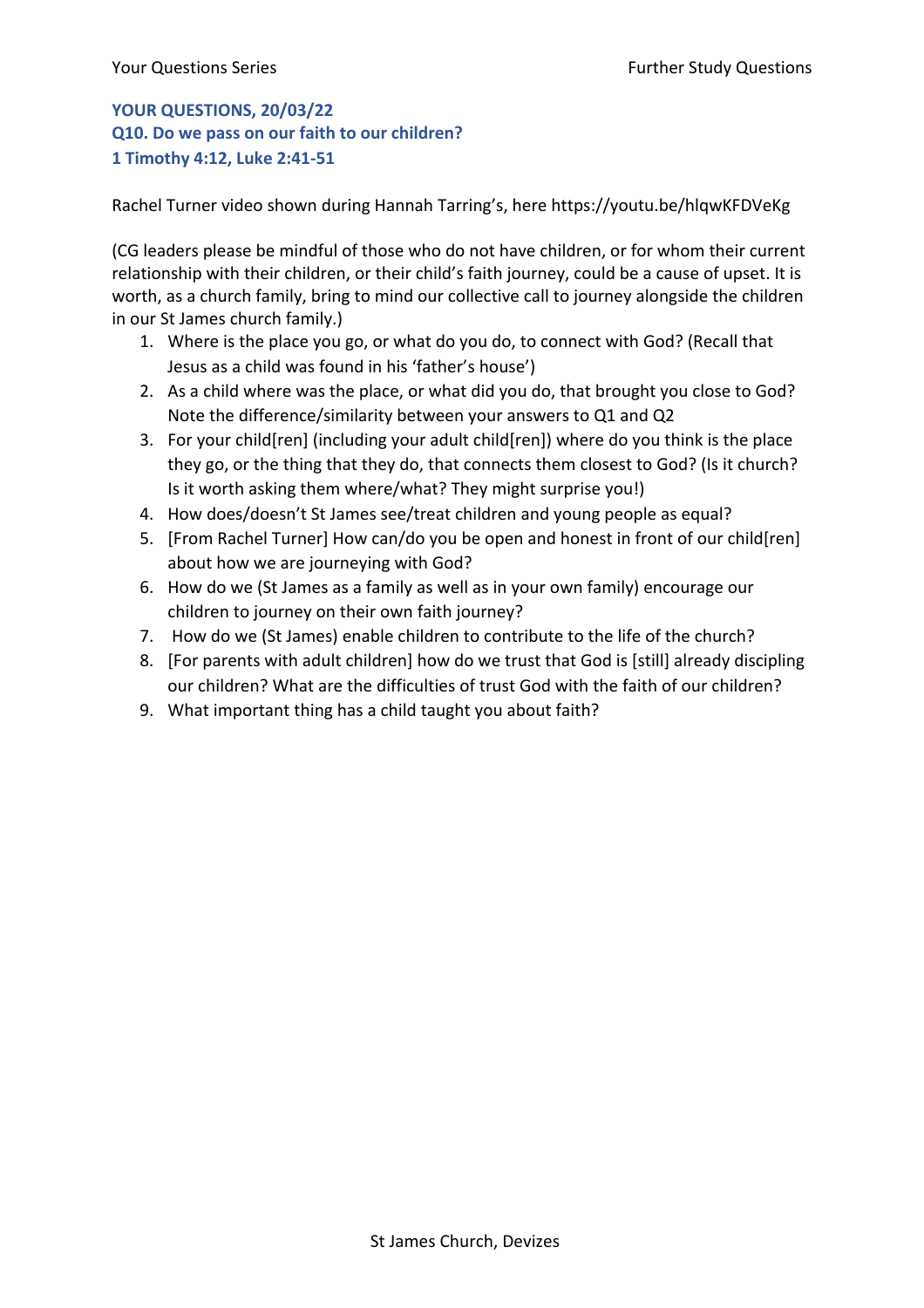## **YOUR QUESTIONS, 13/03/22 Q9. How do we interpret Scripture? John 16:12-15, Romans 15:1-13**

During this week's message, Craig was addressing the question "How do we Interpret Scripture", he suggested that in order to interpret scripture well we need to pay attention to; Genre – what kind of writing are we reading, Context – what did it mean? and Content – What does it say?

## *Opening Questions:*

1. How aware are you of the need to interpret scripture? how has this arisen in your own personal reading of scripture and you're reading with others?

2. How well have you been equipped for the task of interpretation? what skills and understanding do you bring from other areas of your life where interpretation is needed?

Use the below questions to facilitate a discussion for each of the 3 headings:

#### *Genre:*

1. Which genres within the biblical writings do you find most appealing to read? which do you find the most challenging?

2. How has recognising the genre of a biblical passage or book helped you make better sense of it?

## *Context:*

1. What resources might we need in order to understand the context of what we're reading?

2. What positive experience have you had of learning about the historical context of a passage of the Bible?

## *Content:*

1. How easy do you find it to read slowly and carefully?

2. When have you had the experience of reading something and realising that it does not say what you thought it said? how did you feel?

## *Optional Closing Prayer:*

Eternal God,

Thank you that your Holy Spirit helps us to discern and understand your Word. Give us all a hunger to feed our souls on Scripture daily, as you have said, "…man shall not live by bread alone but on every Word that comes from the mouth of God."

We recognise that living according to your word gives us a firm foundation for this life and the life to come because "your word, Lord, is eternal; it stands firm in the heavens" Thank you that your Word is a lamp for our feet and a light for our path so that we can walk securely in your goodness. Amen.

## *Suggested further reading:*

How to Read the Bible for All its worth – Gordon D. Fee & Douglas Stuart What is the Bible – Rob Bell Shaped by the Word – M.Robert Mullhollan Jr.

St James Church, Devizes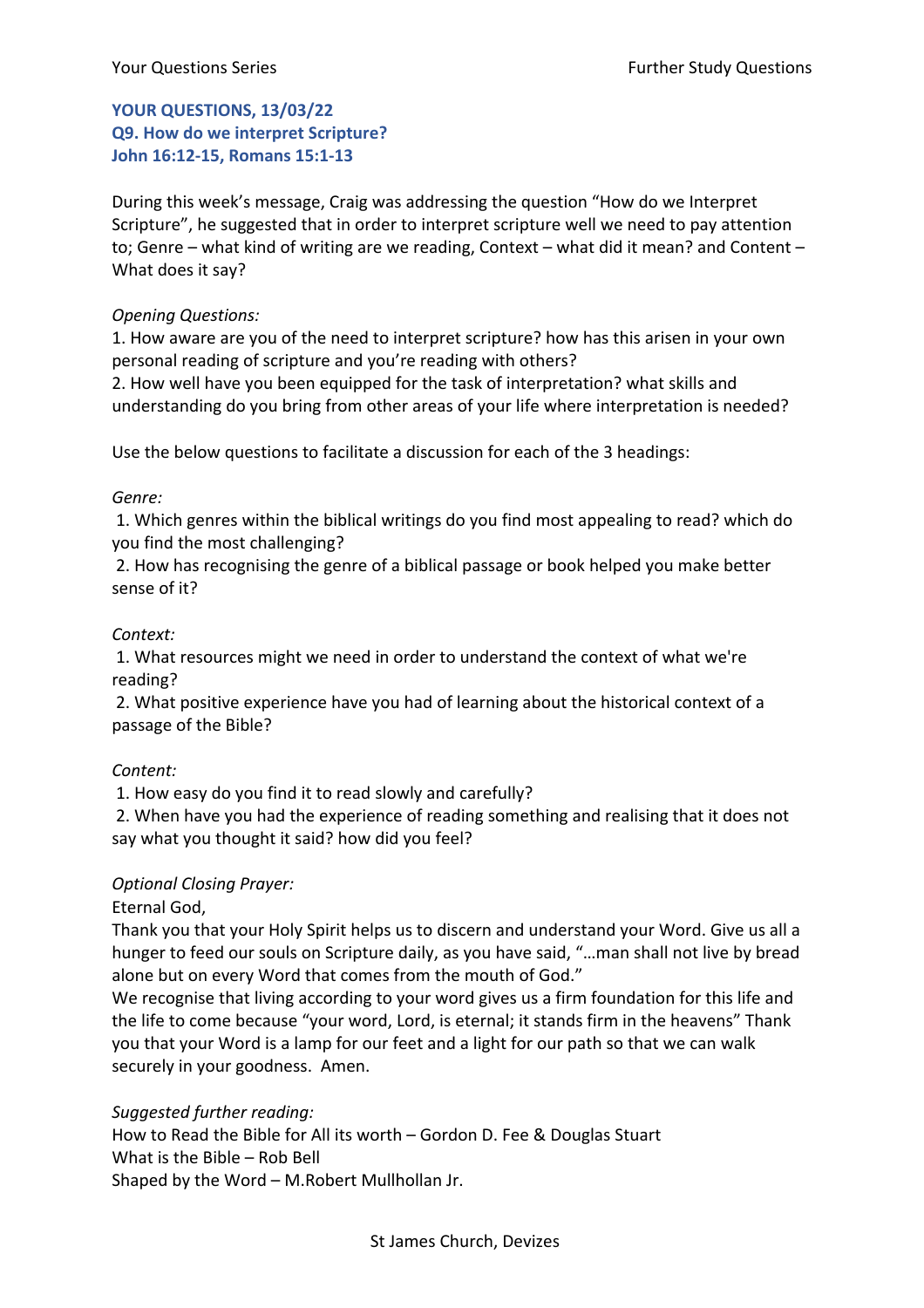Unbreakable – Andrew Wilson The IVP Bible Background Commentary: New Testament – Craig S. Keener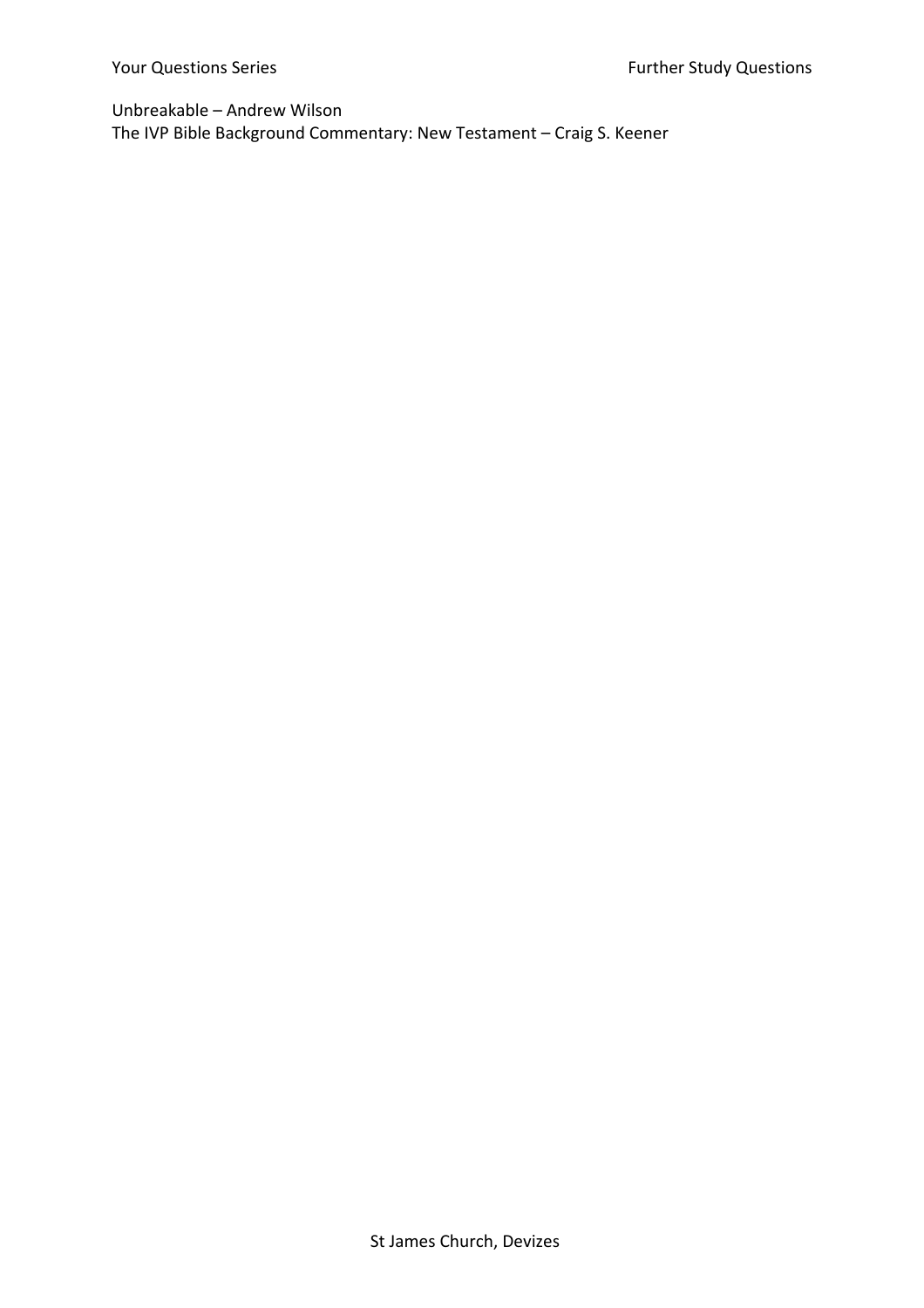## **YOUR QUESTIONS, 03/03/22 Q8. What is the Soul? And how do we feed it in a consumerist world? Exodus 23:12, Psalm 46**

- 1. Without thinking too much about what the soul is or isn't, how do you feed your soul?
- 2. Again, without thinking too much about what the soul is or isn't, what would you consider as healthy and unhealthy ways to feed your soul?

Greek Philosophy (Plato and chums) separated the body and the soul, with the body being material, perishable, and bad, and the soul being immaterial, immortal, and potentially good. A lot of (early) Christian thinking has been tainted by this way of thinking about the body and the soul.

- 3. How can this way of thinking affect how we see our own bodies (and other material things)?
- 4. How could this way of thinking influence how the church has viewed the body (and carnal activities!)?
- 5. How could this way of thinking influence how the church ahs viewed the soul (and spiritual activities)?
- 6. What happens to us when we die if we believe in the separation of body and soul.

The Bible teaches that we are a soul, rather than that we have a (good) soul imprisoned in our (bad) body. The words used for 'soul' ('nephesh' in OT Hebrew, and 'psuche' [pronounced sue-key] in NT Greek) can mean 'throat', 'breath', 'living being', 'refreshed', 'I', 'me', 'self', 'appetite', 'mind'. Essentially the Bible teaches there is no separation between body and soul, as the soul is our entire living being.

- 7. How can this way of thinking affect how we see our own bodies (and other material things)?
- 8. How could this way of thinking influence how the church has viewed the body (and carnal activities!)?
- 9. How could this way of thinking influence how the church ahs viewed the soul (and spiritual activities)?
- 10. What happens to us when we die if we believe in the unity of body and soul. (Consider Jesus' resurrection?)

C24 is a Canon (legal law) of the Church of England that pertains to 'priests having a cure of souls'. Priests, at when licensed to a new parish, are given the 'cure of souls' in the parish. This 'cure of souls' is something that is, if we believe in the priesthood of all believers (which I do), is something that we share. You and I (Keith), have a shared responsibility for the cure (care, wellbeing, salvation) of souls in the St James parish.

11. If we take the Biblical understanding of 'soul', what does that care look like/include?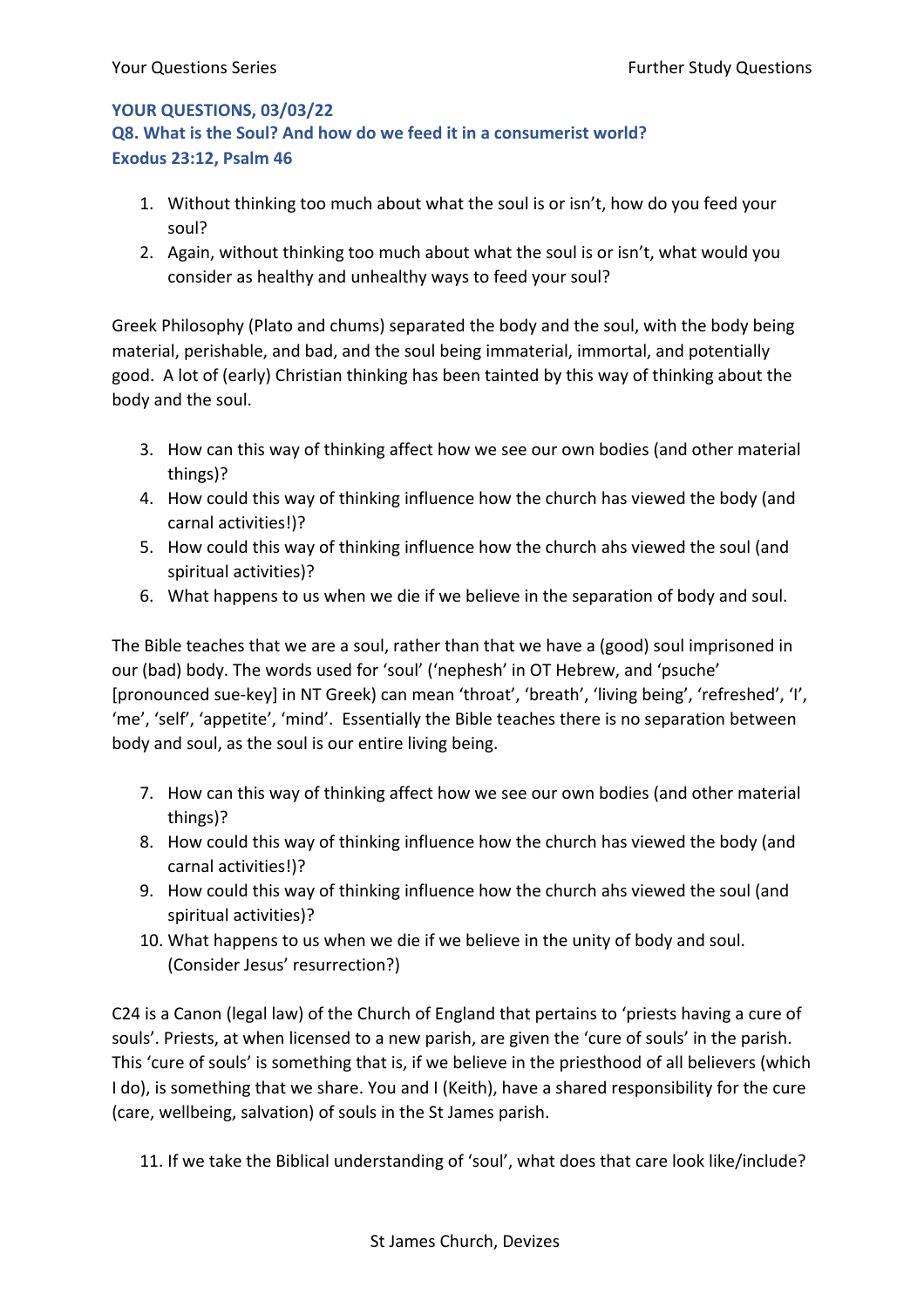12. Are your answers to Q11 what St James provides with the resources we have (our buildings, our people, our activities, our mission)?

Look at the list below from Canon C24, that itemises what the CofE understand the 'cure of souls' to include

- undertaking Morning and Evening Prayer daily
- celebrating Holy Communion on all Sundays
- preaching a sermon at least once each Sunday
- teaching the Christian faith
- baptising and preparing for confirmation
- visiting parishioners, esp sick and infirmed, giving spiritual counsel and advice
	- 13. In light of the contrast between what Pato thought and what the Bible teaches, what are your thoughts on this list?
	- 14. What is the best thing you can do for your soul this week?
	- 15. Prayerfully consider what you are being asked to do for the care (cure) of another person (soul) this week?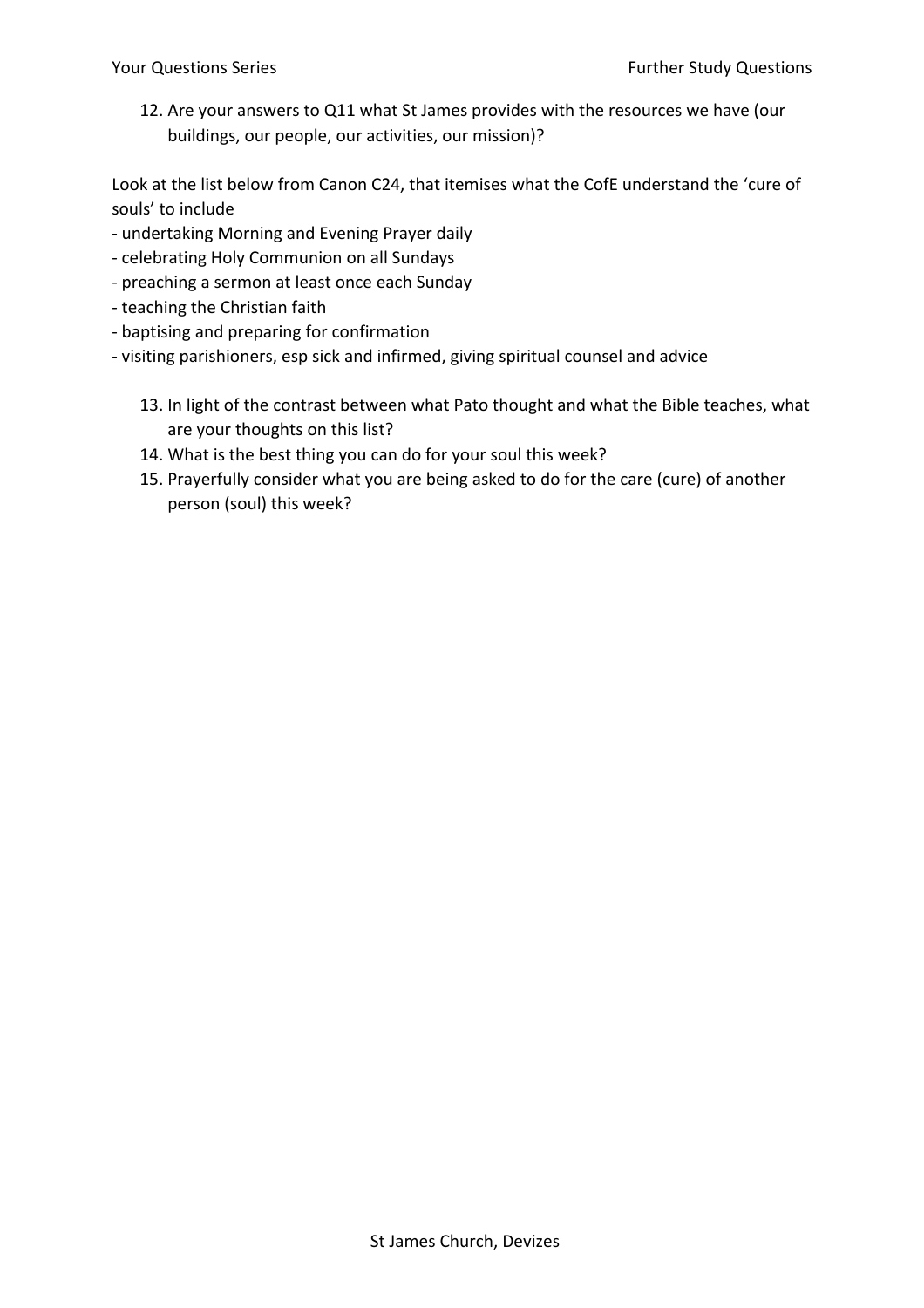**YOUR QUESTIONS, 27/02/22 Q7. What about other faiths? John 14:1-7 & Romans 3:21-26**

- 16. We live in a multi-cultural, multi-faith country. How can the Church proclaim the Gospel sensitively to those of other faiths (given that the Gospel will often automatically cause offence)?
- 17. Devizes is not as multi-cultural as many places, but everyone believes something. What do you think is the dominant 'faith' in this part of the world?
- 18. Is the definition of religion as 'human beings reaching out to something or someone beyond themselves' a valid one?
	- a. If so, do you agree that Christianity is not a religion but a relationship, with God reaching out to us?
- 19. A definition of 'monist' belief (mono 'only, alone') is that God, or the Divine, and humankind are not separate but one. We are on a path to the divine and we can achieve oneness with it, or spiritual perfection whereby we lose the shackles of mere human existence. Hinduism, Buddhism, Sikhism and New Age beliefs are broadly in this category.
	- a. How does that differ from Christian belief? How can we communicate the idea of a loving Creator/Father God to those who fall in this category?
- 20. Dualistic faiths (duo 'two') are nearer to Christianity in that they do teach about a Creator and we, the created, being separate entities. Does that mean that, for example, Islam and Judaism are as valid as Christianity?
- 21. Muslims believe that God (Allah) requires us to live a good life and does not tolerate sin. God is one, and is not revealed as Father, Son and Holy Spirit. Islam teaches that Jesus is a prophet. At the crucifixion the body on the cross was not that of Eesa (Jesus) but that of a disciple. Eesa was raised by Allah with body and soul intact and saved from the Jews. He did not die but he is alive in the heavens and will return to this world for a second time.
	- a. Do any of these beliefs make Islam similar to Christianity? What differences are there?
- 22. Believing Jews are still waiting for the coming of the Messiah, God's 'anointed one'. Why do you think they reject the idea that he has already come?
- 23. Many faiths also involve a strong cultural and community basis. What do think of the notion of honour and shame in those communities being so strong that punishing, even killing, someone who changes their faith might be justified?
- 24. Christianity has a strong emphasis on God as a loving heavenly Father. How can we explain his love and mercy without compromising the idea of his holiness?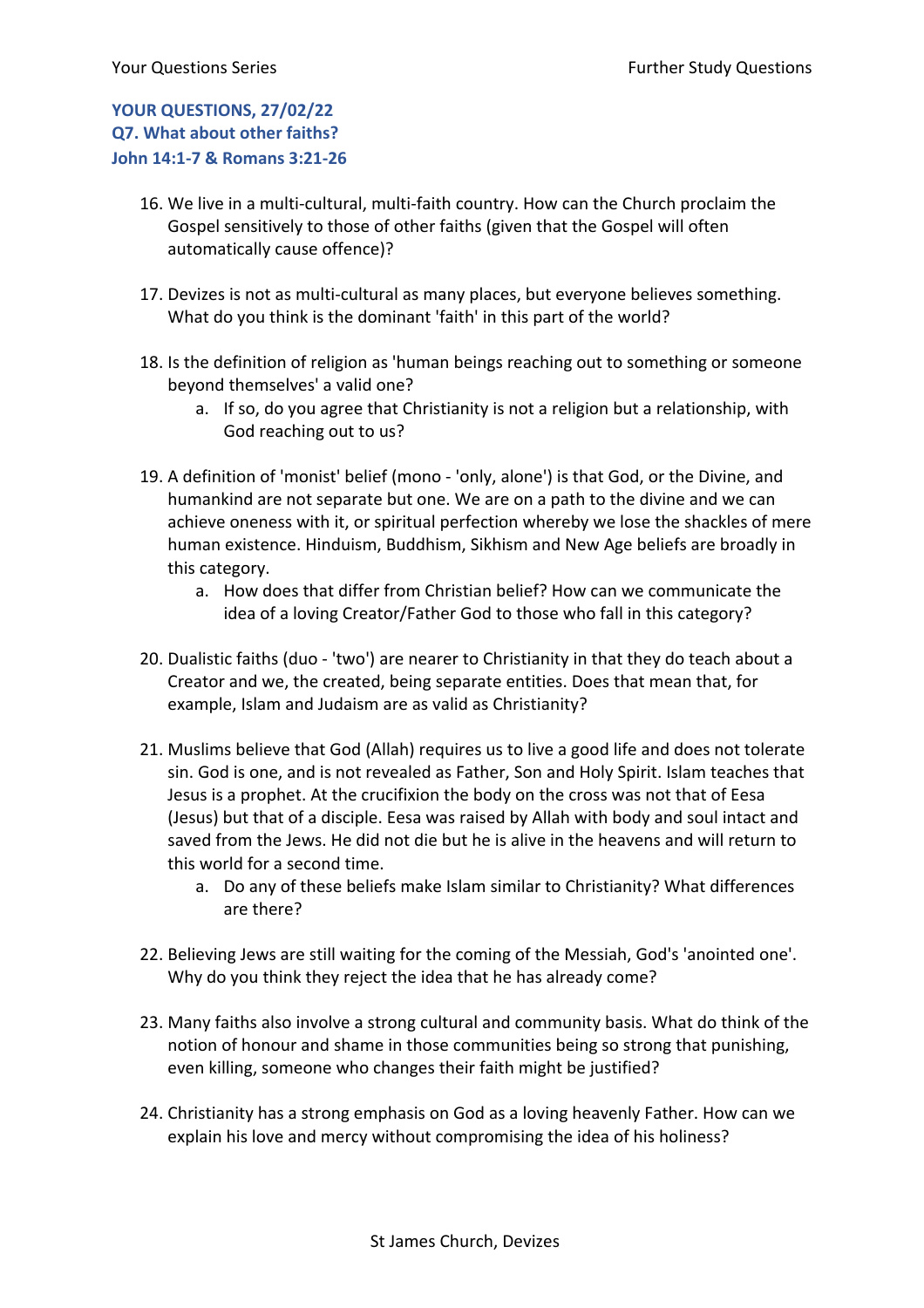- 25. From what you know about other faiths, do you agree that most put the emphasis on human effort, whether to achieve spiritual perfection or to please an angry god? How does this differ from Christian teaching on the work of Jesus on the cross, that he died as a sacrifice to pay the price for our sin and that this does not depend at all on our own effort? *'For all have sinned and fall short of the glory of God, and are justified (put right with God) freely by his grace through the redemption that came by Christ Jesus.' (Romans 3:23-24).*
- 26. "I am the way….no-one comes to the Father except through me" (John 14:6). Is Jesus' claim to uniqueness justified, or was he just being egocentric?
- 27. How would you explain the human condition (sin, separation from God) and the promise of eternal life through the cross to a person of another faith? And where would you begin with a person of no faith (although actually everyone believes *something*)?
- 28. What about the sincere person who lives their life by a faith other than Christianity? Romans 2:12-16 says that Jews are judged according to the standard of the Law of Moses, while the non-Jew is judged according to conscience, with the Law 'written on their heart'. Is this helpful in understanding how judgment works? Do you know anyone who has never gone against their own conscience?
	- a. Where does the Romans 2 passage fall short of an answer? For example, how will God deal with a person who sincerely believed in the doctrines of Nazism?
- 29. One answer might be that we can't ultimately say how judgment works because we're not God. However, we do know that the person who is 'under the blood of Christ' is no longer under judgment. If that's true, how strong is the need to share the good news of it with all, regardless of their faith?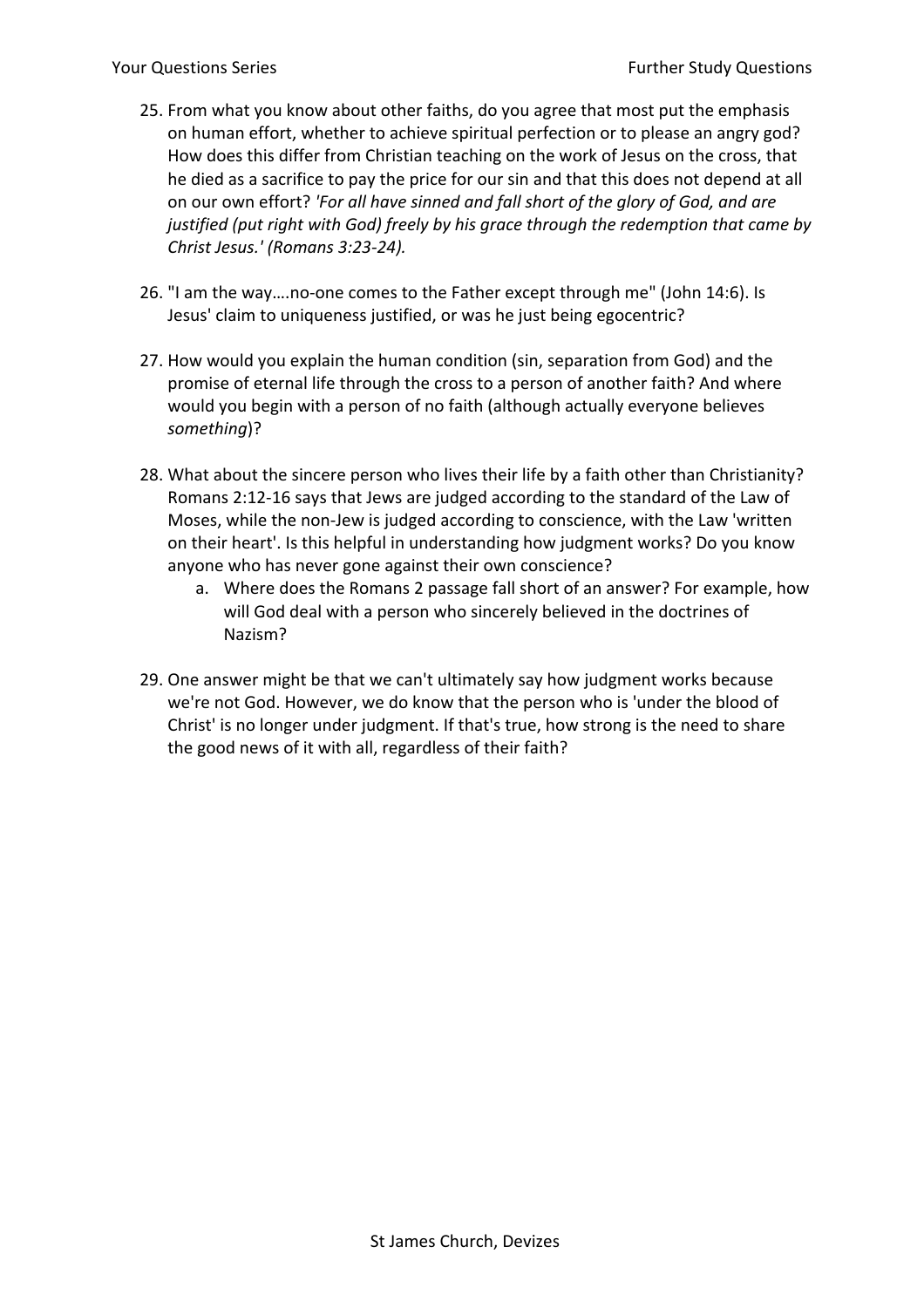## **YOUR QUESTIONS, 20/02/22 Q6. Suffering Isaiah 43:1-3a & Matthew 7:24-25**

These questions are just suggestions to help you dig deeper and explore further this vast and complex topic of suffering. They are not provided to go through one by one to cover them all in one evening. Some will be reminders of my talk with further Scriptures to read. Others will require deeper unpacking.

Separately, I have also included three of my poems – or psalms. You may like to write your own based on your experiences.

May you know the Lord's presence and guidance as you mine the treasures of suffering together.

1. Genesis 6 : 5, 6. The LORD saw how great man's wickedness on the earth had become, and that every inclination of the thoughts of his heart was only evil all the time. The LORD was grieved that he had made man on the earth, and his heart was filled with pain."

Question: So does sin HURT God?

2. Romans 8: 22: "We know that the whole creation has been groaning as in the pains of childbirth right up to the present time." All that goes wrong in this world can be traced back to man's sin. Creation itself is subject to the fall of man too so even natural disasters, the socalled 'acts of God', go back to the Fall of Man in the Garden of Eden.

Question: How does creation "suffer" as a consequence of sin and does this thought require humankind to repent of the lack of responsibility it has taken in caring for the world God created.

3. In my talk I commented: "We sometimes abuse our bodies in how we treat them and this can lead to illness". Many years ago I went to a Christian meeting but was in a lot of back pain. In the ministry time at the end, I asked for prayer for healing for my back but first I was challenged to repent of "abusing your back". Shocked I brought to mind how, in spite of manual handling training and advice to ask for help, my pride and self-sufficiency had led me to continue to lift the boxes of resources, display boards and leaflets in and out of my car when working in my job delivering health promotion programmes. Yes, I was guilty of 'abusing my back' so my pulled muscle and back pain was actually self-inflected.

Question: Can you think of other examples where failure to care for our bodies can lead to illness?

4. In Luke 22 v 31 we read that Jesus told Peter that "Satan has asked to sift you like wheat" and went on to tell him "but I have prayed for you that your faith may not fail. And when you have turned back, strengthen your brothers."

Question: How can our suffering be used to 'strengthen' our brothers. Can you think of an occasion when you have shared your experience and benefited someone else?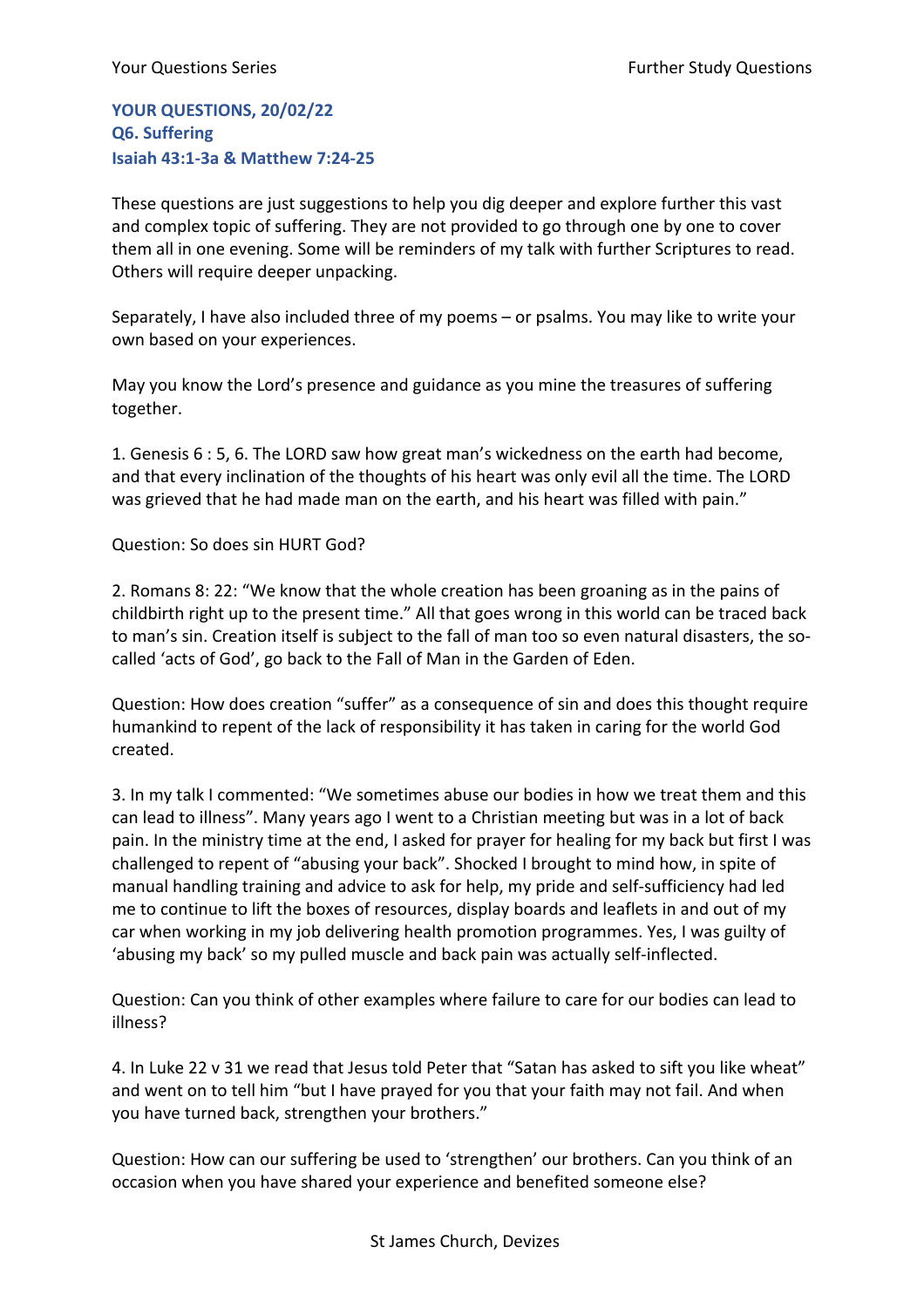5. Does God punish us by inflicting suffering? Does He use suffering to get our attention? The OT is full of stories clearly showing that God punished deliberate rebellion: Numbers 12 Miriam spoke against Moses and her skin became leprous, Exodus 32:35 the Israelites were punished for their rebellion and God sent a plague on them. 2 Samuel 6:23 David's wife 'despised' him dancing before the Ark as he brought it into Jerusalem and remained barren. But in the NT, Jesus clearly taught that sickness was not God's punishment for sin. See John 9. And Hebrews 12 teaches that God disciplines us as a Loving Father. He wants the best for us.

Question: Is there a difference between punishment and discipline?

6. "For I know the plans I have for you." declares the Lord. "plans to prosper you and not to harm you, plans to give you hope and a future. "Jeremiah 30:11.

Question/reflection: Can you look back over your life and think of times when you were suffering and found it hard to reconcile a God of love with what you were going through. With the benefits of hindsight, would you say the Lord used it for your good and for His glory?

7. My developing coping strategy for suffering is based on Scripture. Psalm 119:11 'Your word have I hid in my heart that I might not sin against you." It is the rock upon which I have built my life.

Question: What verses of Scripture give you strength and hope in times of suffering?

Maybe something we can all do is to use the familiar Lord's Prayer – not just SAY the words – but actively PRAY them in the midst of our suffering. There is power in the words of Jesus when we engage our heart and spirit and mind. Our paraphrase of The Lord's Prayer could go something like this:

"Heavenly Father, I come before you and bow in reverence to thank you that you know and love me and promise to be with me as I journey through this difficult time. I choose to accept the situation as I believe it is in Your hands and I trust You to see me through. You give me all I need each day to persevere, to cope, to keep living. Lord forgive me for the things I have done wrong and the times I have missed the mark, and I forgive those who have caused me harm. In Your mercy I pray You do not lead me into further trouble but deliver me from whatever is attacking my peace and wellbeing. I acknowledge that You can use this time for Your glory, You have the Power to overcome and help me overcome, and that one day I will dwell in Your Kingdom for eternity."

Link to Christ our Hope in Life and Death song:

https://www.youtube.com/watch?v=OibIi1rz7mw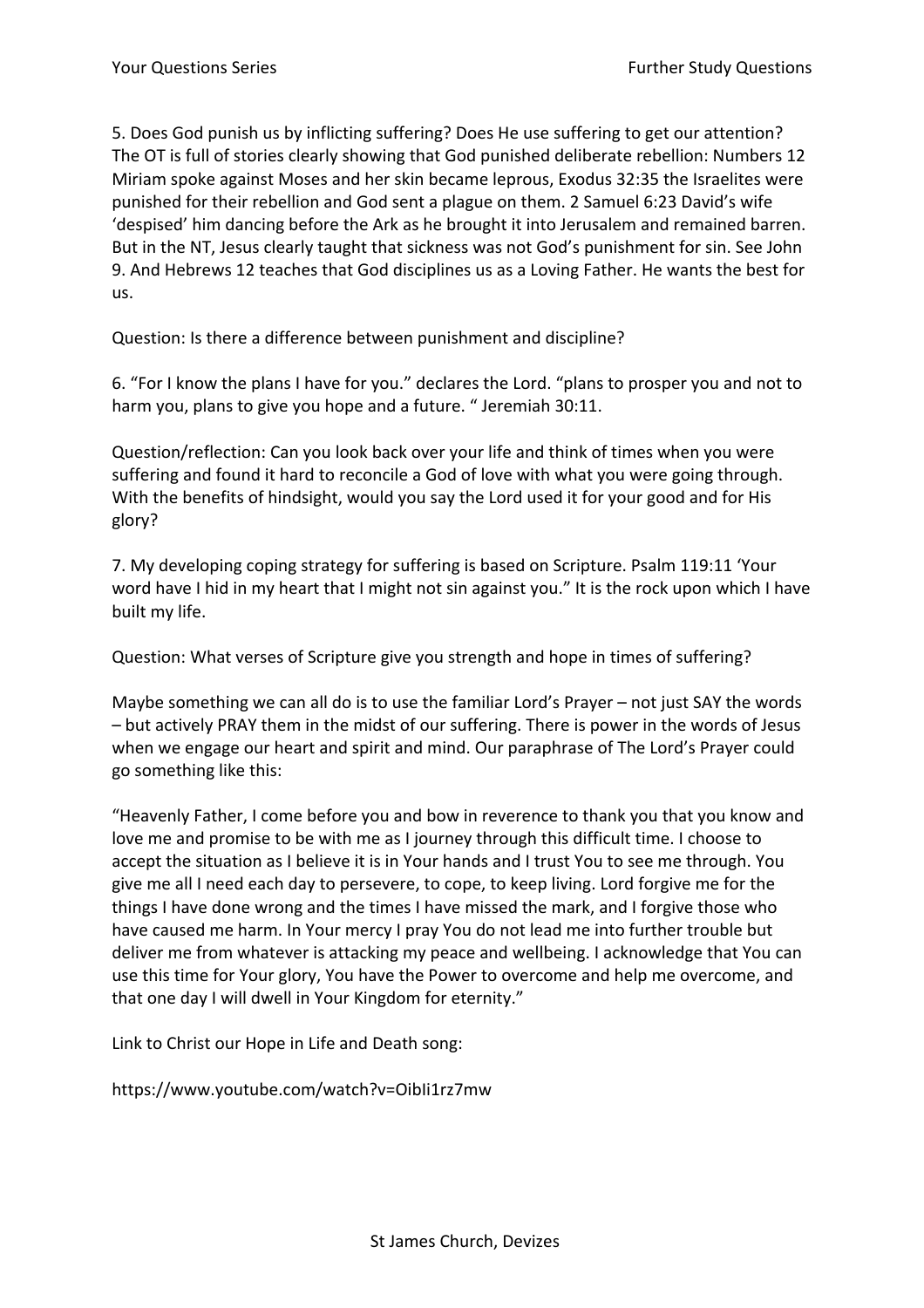#### **YOUR QUESTIONS, 13/02/22**

**Q5. What is God's response to mental health? Luke 8: 26-39 (Due to tech issues the service was not streamed via YouTube. A PDF copy of the talk can be found here https://www.stjamesdevizes.org/current-your-questions.html )**

**This session is different. Rather than ask questions for discussion, we will take some time (with pen and paper) to reflect on our own wellbeing and seeking to hear God's response. Don't rush this.**

- 1. What factors are you aware of that are affecting how you are feeling today? (You might want to list them in two columns: Positive & Negative Factors: or Life-Giving & Life-Sapping)
	- a) Take some time to give thanks to God for the positives/life-giving factors
	- b) Identify from each list 1 or 2 that are having the greatest impact on how you are feeling. (You might want to underline them)
	- c) Look at each one of the underlined factors and prayerfully consider if there are any bits of the Bible that come to mind.
	- d) Consider how Jesus might want to respond to the underlined factors that are currently having the greatest impact on your life? What might he say to you about them? (Use your imagination and your knowledge of how Jesus responded to the factors impacting upon those he met in the Gospels to get a sense of what He may be saying to you)
- 2. If the above didn't work for you, and you are OK to share of the things you've underlined, you could ask others in the group to go through steps 1c to 1d
- 3. You may wish to end this session by sharing anything from the session. For example, you might feel comfortable sharing a Bible reading that came to mind.
- 4. You might also/alternatively want to end the session by discuss the response's Keith gave to the 4 questions he addressed in his talk. What resonated? What gave clarity? What further questions do you now have?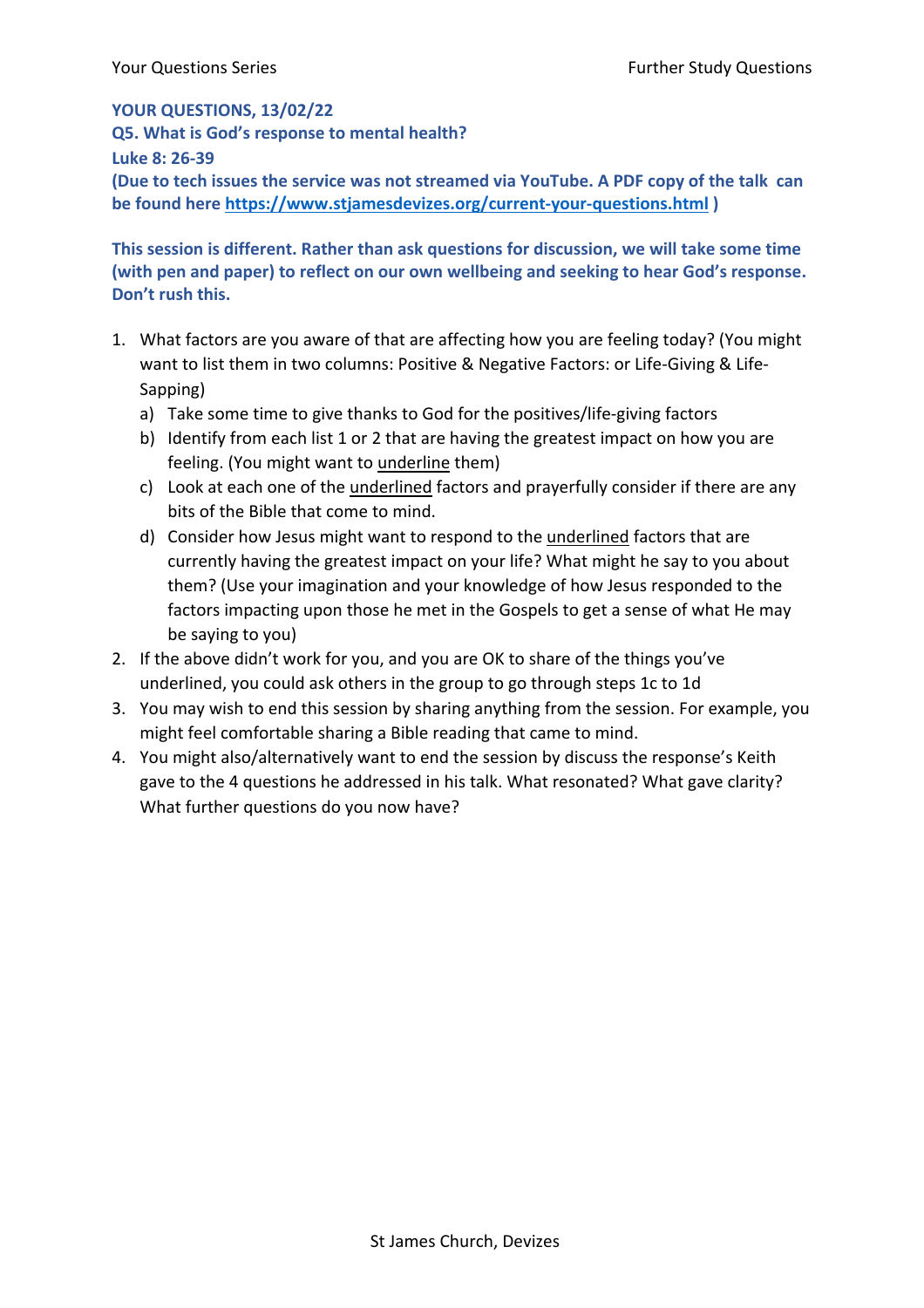## **YOUR QUESTIONS, 07/02/22 Q4. Is God always with us? 1 Kings 19:9-16 & Matthew 28:16-20**

- 5. What do you think about Matthew 28:20 and Jesus's promise that he is always with us?
	- e) Throughout the Bible this promise is repeated and shown in the lives of those recorded, what is the significance of this for us?
- 6. What do you expect Jesus's promise to look like in your life?
- 7. What do you think about God being just as powerful in the still small voice, or the seemingly small, and ordinary, as much as in the extraordinary?
- 8. How can you speak to non-Christians about the power of God in the ordinary? Is it difficult for you speak of God in your life without using a big, extraordinary story?
- 9. What do you think about reframing what is viewed as ordinary as so much more?
- 10. When for you is it most difficult to see how God is with you?
	- a) You may like to think or pray only sharing if comfortable of times God may have felt distant, thinking about where you may have overlooked God in that
- 11. Where have you noticed God with you this week?
- 12. How easy do you find it to forget to acknowledge God with you in the good times?
- 13. When do you read the Bible and why do you read it?
- 14. Keith spoke of the poem Footprints in the sand, here it is:

*One night I dreamed a dream. I was walking along the beach with my Lord. Across the dark sky flashed scenes from my life. For each scene, I noticed two sets of footprints in the sand, one belonging to me and one to my Lord.*

*When the last scene of my life shot before me I looked back at the footprints in the sand. There was only one set of footprints. I realized that this was at the lowest and saddest times of my life. This always bothered me and I questioned the Lord about my dilemma.*

*"Lord, You told me when I decided to follow You, You would walk and talk with me all the way. But I'm aware that during the most troublesome times of my life there is only one set of footprints. I just don't understand why, when I need You most, You leave me."*

*He whispered, "My precious child, I love you and will never leave you, never, ever, during your trials and testing's. When you saw only one set of footprints, it was then that I carried you."*

- a) What do you think about it?
- b) Is it easier to look back and see God in your life or do you doubt whether he was there by one set of footprints?
- c) Bethany spoke of seeing how God is with us in the present too, what do you think about that?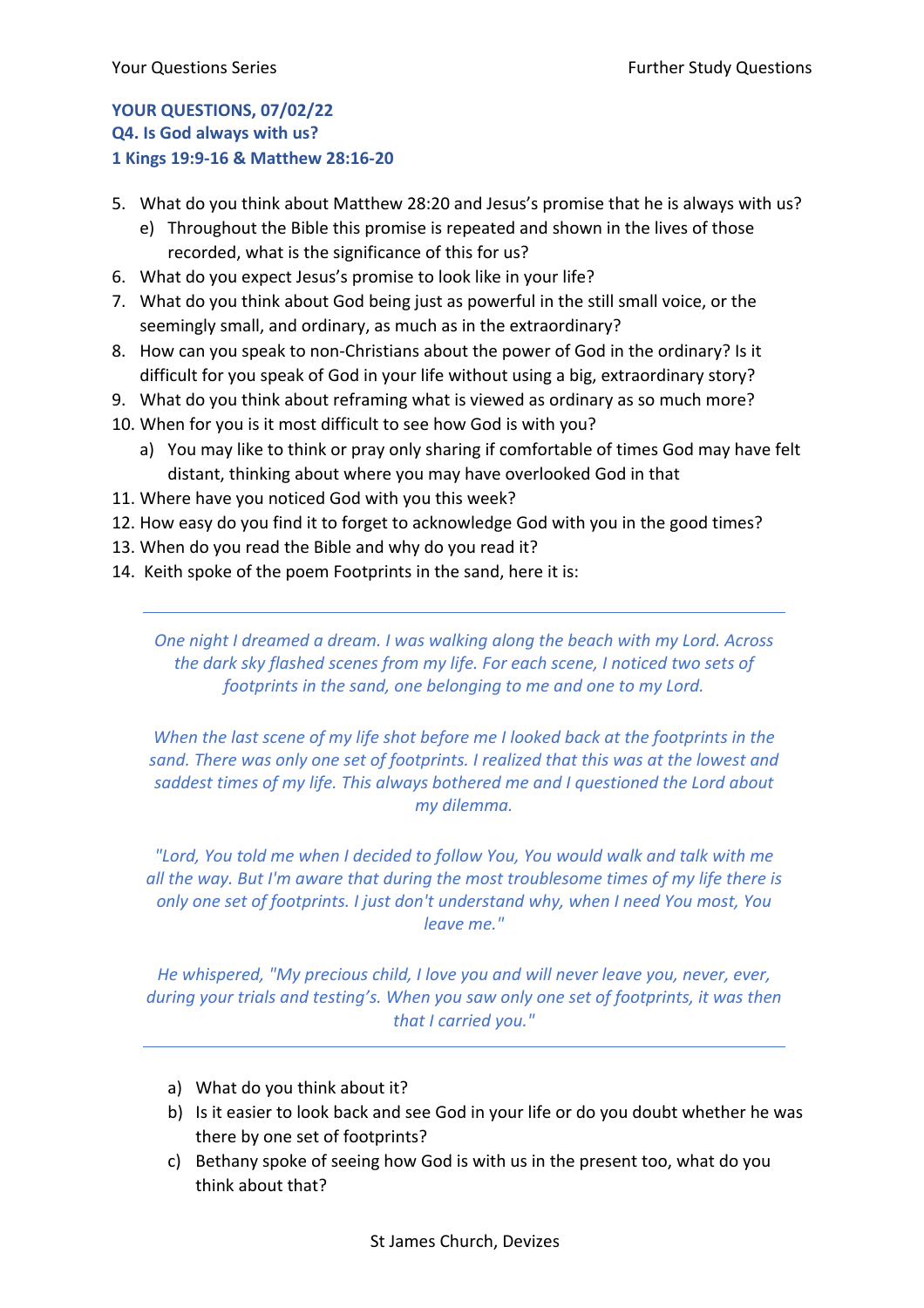## **YOUR QUESTIONS, 30/01/22 Q3. Who made God? Genesis 1:1-5 & John 1:1-5**

- 1. What do you enjoy about being creative?
- 2. Have you ever thought about the beginning of creation?
	- a. What thoughts did you have?
- 3. What did you think about the philosophical and scientific reasons given for the universe having a beginning?
- 4. Does it make sense that the creator of creation would need to reside outside of space and time?
- 5. The readings were from Gen 1:1-5 and John 1:1-5 and both deal with the beginning of all beginnings.
	- a. What are the similarities of these passages?
	- b. What are the differences?
	- c. What strikes you most about either passage? (What makes you think / say wow?)
	- d. What are the differences between our creativity and God's ability to create, (Hebrew verb "Bara" only ever attributed to God)
- 6. Read Psalm 90:2
	- a. What in this verse is described as created and what is described as everlasting to everlasting?
	- b. What is the significance of this?
- 7. Spend some time reflecting on the Hebrew word used in Psalm 90:2, "Olam" meaning forever, everlasting, time out of mind past and future, eternity, perpetual, without end.
	- a. What does it reveal about God?
- 8. Richard described everything in creation (mountains, nations, leaders, wealth, relationships, intellect, strength).
	- a. Do you agree?
	- b. In this context, why does it matter to you that God is perpetual, permanent, reliable, steadfast, and trustworthy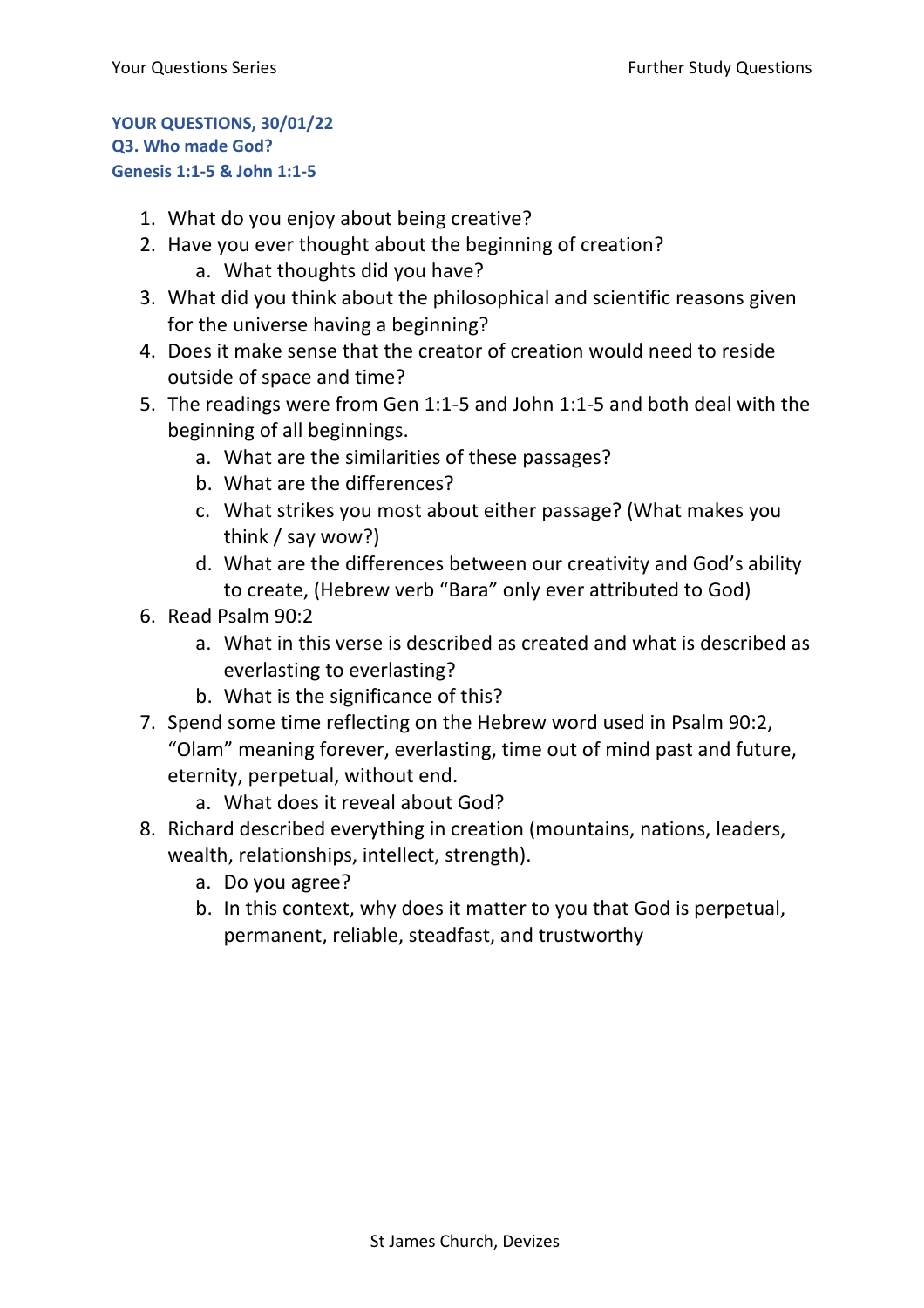## **YOUR QUESTIONS, 23/01/22 Q2. What does it mean to 'fear the Lord'? Deuteronomy 10: 12, 20-21. 1 John 4:7-18**

- 1. How have you previously understood what it means to 'fear the Lord'?
- 2. The Bible shows us that a right fear of the Lord is both healthy and life-giving. But we need to accept that there can be damaging, unhealthy and life-less ways in which some may choose to exploit wrong ideas about the 'fear of God'. You may want to consider (privately) what these are, the impact they can have, and how healing and learning from such misuses of the 'fear of God' can be achieved.
- 3. Both God (especially in His relationship to his people Israel/now us) and Jesus often speak of God as the father and we as his children. This beautifully captures the intimate relationship we have with God. But how can this father/child image be problematic for some? In (privacy) you may want to consider whether this is problematic for you.
- 4. Keith changes the words of the committal at a funeral service from, 'As a father is tender towards his children, so is the Lord tender to those that fear him' to 'As a **good** father is tender towards his children, so is the Lord tender to those that **revere**  him.' Is this acceptable? Discuss why/why not? (This part of the Committal is taken from Psalm 103:13. Note most translations use 'fear' though some [The Living Bible, The Bible for Everyone, etc] use 'reverence' or 'awe')
- 5. Leviticus 19:30, Numbers 20:6, Judges 13:20, and 1 Chronicles 21:1 all define reverence as having a deeply profound, awe-inspiring respect of God. Work through the following readings, identifying what of God is being revered. Consider how we might similarly revere God in a way that is life-giving. Joshua 4:23-24 (power), 1 Samuel 12:24 9 (goodness), Revelation 14:7 (judgement), Psalm 130:4 (forgiveness).
- 6. Can you identify fears that you have that if left to dominate could lead to poor choices?
	- a. How can fearing the Lord above all other fears, be life-giving, freeing, good, healthy and even joyous.
	- b. How can such fear of the be the 'beginning of wisdom' (Proverbs 1:7)
- 7. If we love God, then the ultimate fear is to lose God, His goodness and His love in our lives. Read and consider the Parable of the Prodigal Son; consider all that Jesus did, overcame and won on the cross for you and all of creation; consider John 3:16, John 11:25-16, Isaiah 41:10, and Deuteronomy 31:8. What reassurance to these all give? What, therefore, do we have to fear? (...that we stray from the Lord)
- 8. It is helpful to look at where Jesus brought about fear in those around him. Read Matthew 14:23-27, Mark 5:25-34, Mark 11:15-18, Luke 8:22-25, Luke 23:39-43. Who is fearful? Why are they fearful? Do they love Jesus? How do they respond? How does Jesus respond?
- 9. Is it right, healthy, helpful to use the fear of the Lord (judgment, damnation, wrath) as a means by which to bring people to faith (or, as the church is often seen to do, to bring people to right behaviour)? Is it the right place to start from? Why/why not?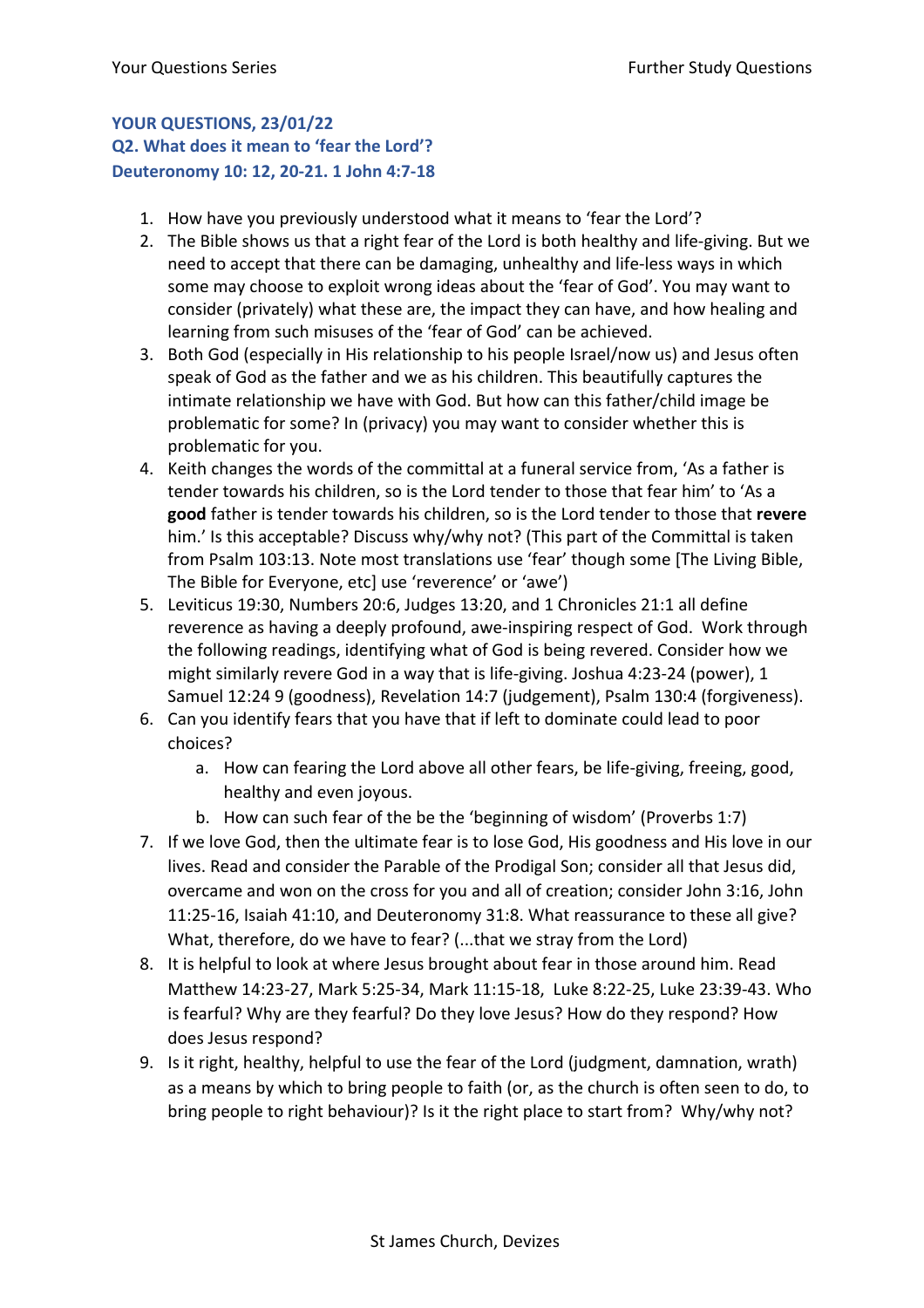## **YOUR QUESTIONS, 17/01/22 Q1. What is the place of the law in the New Testament? Galatians 3:1 – 14; 23-29**

## Background

One of the controversial issues at the time the first Christian communities were emerging as the Apostles travelled around proclaiming the Gospel was whether Christians, and particularly the gentiles (ie those who were not Jews but from a Greek/Roman cultural background) should have to adopt established Jewish practices as Christians. This would have included acts such as circumcision; adherence to food laws; not working on the Jewish Sabbath and other ritual practices. The divisions that this exposed can be seen in the discussion at the Council of Jerusalem in Acts 15, where Paul and Barnabas met with James and the other Apostles to hammer the matter out and agreed a way forward. It also comes out in a number of Paul's letters to the churches – perhaps most explicitly in his letters to the Galatians (chapter 3 especially) and Romans (Chapter 7).

Although the discussion may seem to belong in the dim and distant past, the idea of being able to earn God's favour by adherence to a set of laws, or the concept of being able to distinguish those who are 'saved' from those who are beyond the pale by their outward behaviour is still very much with us. Improving our understanding of the place of the law in the NT may still prove very helpful to us today as we seek to be faithful Disciples of Christ. What follows is some potential questions for discussion, based on the passage in Galatians – the parts in italics after the question are pointers to help those leading connect groups. Read Galatians 3: 1-14 and 23-29.

1. Paul uses pretty strong language (he's not exactly afraid of calling a spade a spade!) Why do you think he is so upset with the Galatians? (v 1-5)

Paul understands that the crux of the Good News is that Jesus died on the cross to fulfil the law and to enable us to be transformed by the life-giving Holy Spirit. Reverting to adherence to a set of laws ignores Christ's sacrifice and leaves the Galatians as trapped as the Israelites were in the OT – trying to keep laws that pointed out what was right and wrong, but laws that were powerless to change a person and restore their relationship with God

2. What do you think was involved in 'observing the law' that Paul was so critical of? (Gals 5. v 2 gives a clue and 5:12 gives an indication of how strongly Paul felt about it – not for the squeamish!)

The Pharisees and their followers were very keen on outward expressions to differentiate themselves from their neighbours – circumcision; not working on the Sabbath; observing food laws; ritual washing. Paul points out that it is not physical expression, but 'new creation' that counts (Gal 5 v15) – one that is brought about by the Holy Spirit taking up residence within those who put their faith in Christ. As Jesus advises Nicodemus at his nocturnal visit (John 3) – the Kingdom of God is entirely new and transformational – akin to a new birth – the old ways of doing things no longer apply

3. What does Paul see as the purpose of the Law? ( 3: v 23-24)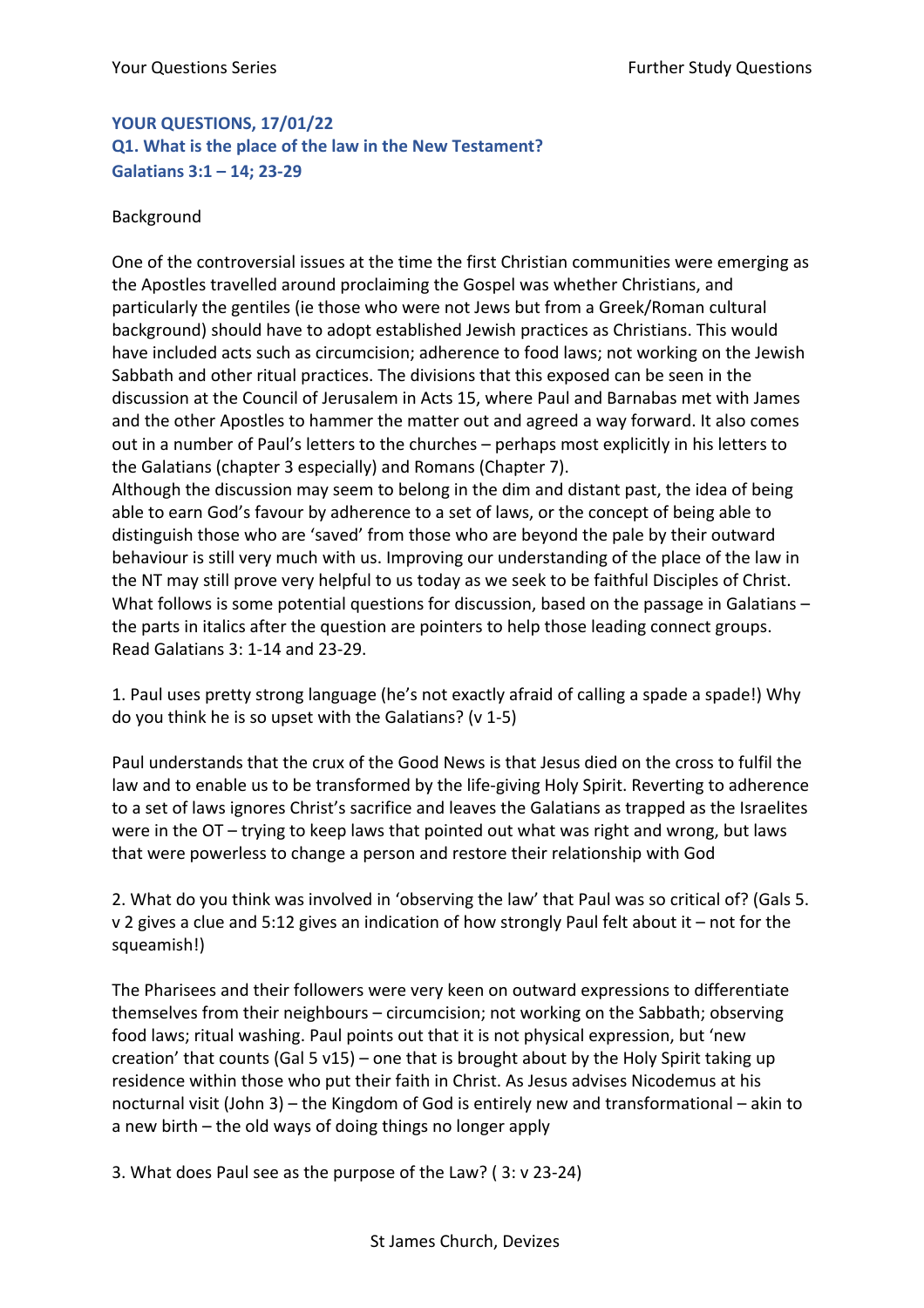Paul states that its purpose is to lead us to Christ – it points the way by making us aware of right and wrong, and the need for forgiveness, but only faith in Christ can set us free – the law itself is powerless.

4. Why does Paul say that observing the law gets the Galatians precisely no-where? (Gal 3. v10 and the references he makes to Deuteronomy 27.26) Why do you think Paul regards observing the law to be so ineffectual? (Gal: 3 v 2, 5)

Paul, having been taught as a Pharisee, knows that the law in the OT (Deuteronomy 27.26) curses those who do not uphold everything in the law – and he knows that no-one can reach this standard of perfection – so the law condemns. Only with the resurrection of Christ is the Spirit that gives power made available to all who believe

5. In Gal 3: v 23/24, Paul portrays faith in Christ as liberating us from the prison created by the Law. How does Christ achieve this for us? What are the benefits that flow from putting our faith in Christ?

Christ fulfilled the law in every respect – and his defeat of the powers of sin and death through his resurrection enable him to send the Holy Spirt to begin our transformation into new life – a life that begins when we put our faith in him.

We are set free from the condemnation of the law, our relationship with God is restored and the Holy Spirit given to and living within us encourages us to use our God given gifts to love both God and our neighbour

6. What does Paul see as significant in the story of Abraham (3: v 6-9)?

Abraham lived before God delivered the Israelites from slavery in Egypt and Moses received the law at Mount Sinai. Paul points out that God's relationship with Abraham was based on Abraham putting his faith in God – so Paul's point is that faith came before the law, and it was always God's long term plan to extend his blessings to all nations, to all who put their faith in him, not just the Jews.

7. Paul took such strong issue with the Galatians as he saw their actions as putting a barrier around the Good News and denying the power of the Gospel. Is this still a temptation that we are prey to? How can we best avoid becoming 'foolish'?

8. How can we best avoid erecting barriers to divide those we regard as 'inside' from those 'outside'? What would you say to someone who feels beyond God's reach because they don't consider themselves 'good enough'?

9. Fun Question – a cunning plan! In his talk, Mike mentioned the Tudor law introducing a tax on beards. Given the current state of the country's finances, do you think this should be re-introduced, and if so, should it be based on the length of beard or the greyness of the beard?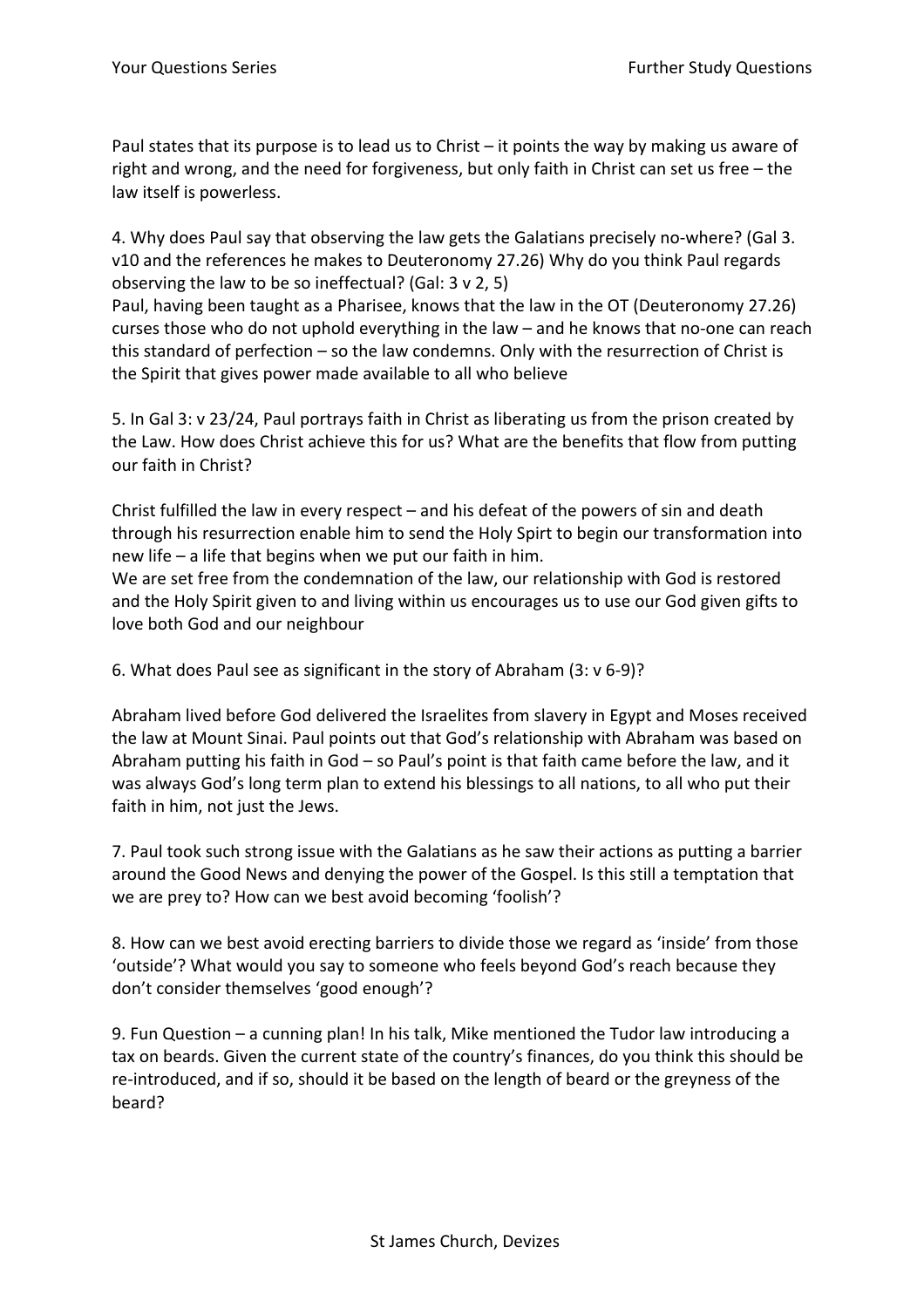# **YOUR QUESTIONS, 09/01/22**

**Introduction: Intentions and Questions. Matthew 22:15-22 & Mark 10:17-22**

- 1. Do you think it is right that we ask questions of faith and God? a. Are there any limits on this?
- 2. Can you think of a few examples of people asking questions from either the Old or New Testaments? (e.g. Exodus 3:13 Luke 20:27-40; Mark 12:28-34; Matthew 18:21)
	- a. What do we learn from their questions and the response they receive?
- 3. What does it tell us about God that he allows us to question?
- 4. A bit like a spot the difference puzzle, what differences can you see between the two scenes from Sunday's passages?
	- a. Why are they important?
- 5. Why do you think Jesus still answers the Pharisees even though he knew they were trying to trick him?
	- a. What might this show us about the nature of God?
- 6. How do we typically ask questions?
- 7. How might we develop our questioning and listening skills
	- a. Do we sometimes ask, already "knowing" the answer?
	- b. Do we make sure we listen once we have asked?
	- c. Do we ask and then wait for our chance to speak?
	- d. Do we allow our minds to be open to learn and be refined?
	- e. Do we actively listen? What might active listening look like?
- 8. Pray together for good discussions and conversations this year, that we might all develop, grow, and nurture our faith and the faith of those around us.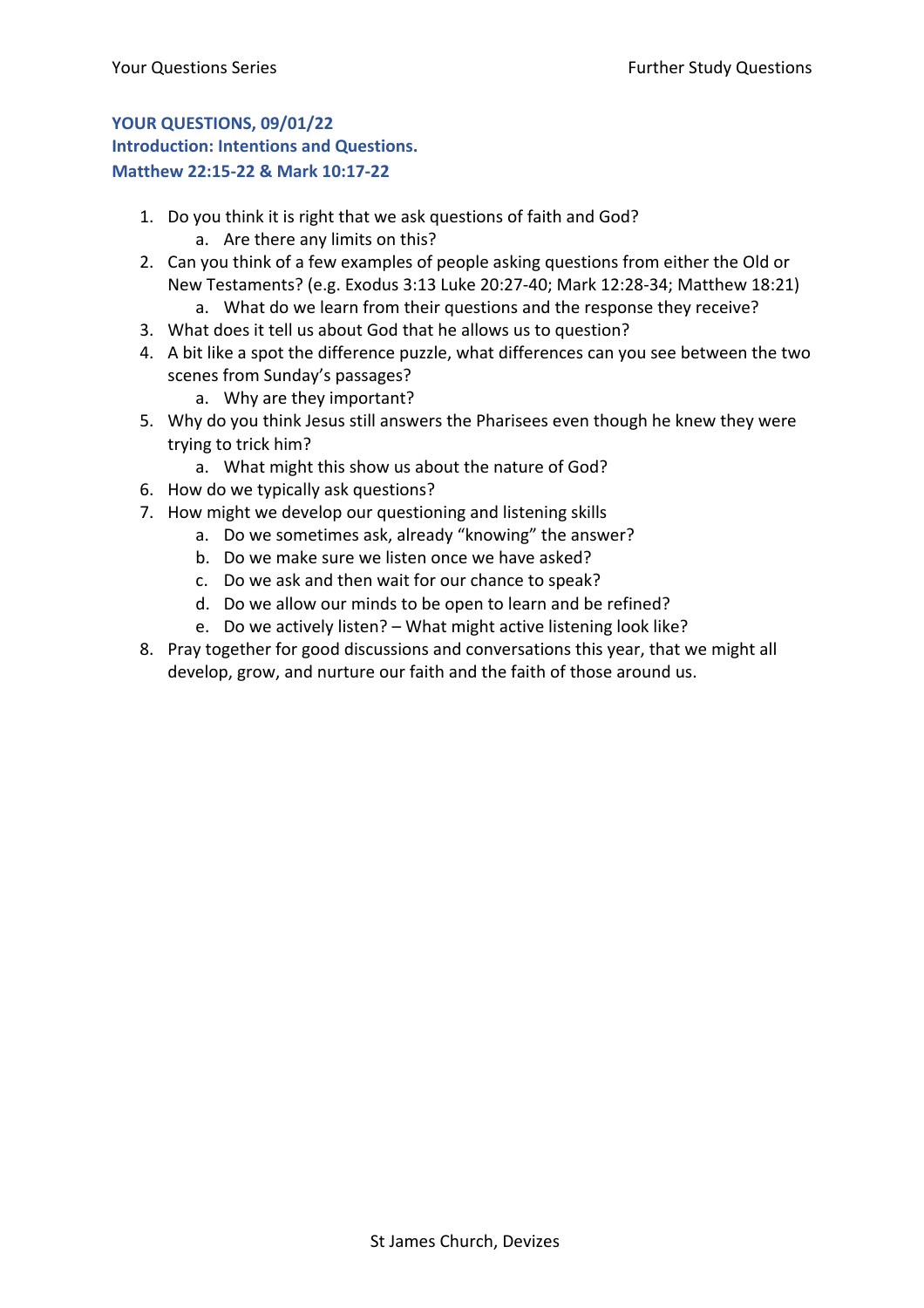## **YOUR QUESTIONS, 02/01/22**

**New Year Service; Remember, Refocus, Regroup, Revelation. Hebrew 10: 19-25**

- 1. [Remember] What do you want to remember of 2021 with joy and want to give thanks for?
- 2. [Remember] What do you remember of 2021 that has been difficult, painful, sad, sapping, or remains unresolved? (You may want to consider this silently, or write it down)
	- a. How can these things that cause lament within us, be brought to God? How do we seek God in these things? (Lament in the Bible: Psalm 102:1-2, Lamentations 1:1, Psalm 130:6, Mark 14:36. Encouragement in the Bible: 2 Corinthians 12:9, Philippians 4:13)
- 3. [Refocus] In what way/area of life might you need a fresh encounter with God? (Again you may want to consider this silently, or write it down)
	- a. How do we seek/avoid such encounters? (Consider how people in the Bible hungered for and sought after God/Jesus or avoided God/Jesus. Eg Mary and Martha, Lazarus, the prodigal son and his brother in the parable.)
- 4. [Refocus] The words of the Methodist Prayer of Covenant with God are written below:
	- a. In the 2<sup>nd</sup> line we say 'Put me to what you will' How can/do we discern what God is willing for us?
	- b. In a culture in which the focus can be about seeking our own pleasure and using things and others at our own disposal, how do we show that 'freely and wholeheartedly yielding all things to [God's] pleasure and disposal' is the better way? (What are the possible negatives/consequences of the former, and the positives/consequences of the later? And how do we then, as individuals and a church, show this difference in a liberating and affirming way?)
	- c. Note the prayer is a covenant between two parties; you and God. What are you promising? What is God promising?
- 5. [Regroup] How are/can we spur one another on toward love and good deeds, not giving up meeting together, as some are in the habit of doing, but encouraging one another? (Hebrews 10:24-25) What can you (continue to) do at the start of this year to ensure you are supporting other Christians and being be supported by others? [This may be a bit of a redundant question if you are in a CG. Maybe the better question is to consider those, about 60% of our church, who are not in a CG. How do you/your CG, support them?]
- 6. [Revelation] 'While a new year can bring with it a sense of hope for the future, our ultimate hope lies not in a new year, but in a new age. […] And we are called to get the balance right of living both in the now, and living for the not yet. We live fully in the now, embracing each God-given day of 2022, whilst living for God's coming Kingdom.'
	- a. We tend it either be more about living in the now (and therefore not considering eternal consequences of our daily lives) or living for the not yet (and therefore either being of no earthly use, or dismissing/minimising our earthly lives and creation) What are the missional consequences of being more one than the other? What is your tendency? How do you get the balance right?
	- b. Recalling the 5 Marks of Mission (proclaim the Good News of the Kingdom with your neighbours, to respond to human need with loving service, to challenge and transform unjust structures in society pursuing peace and reconciliation, and to